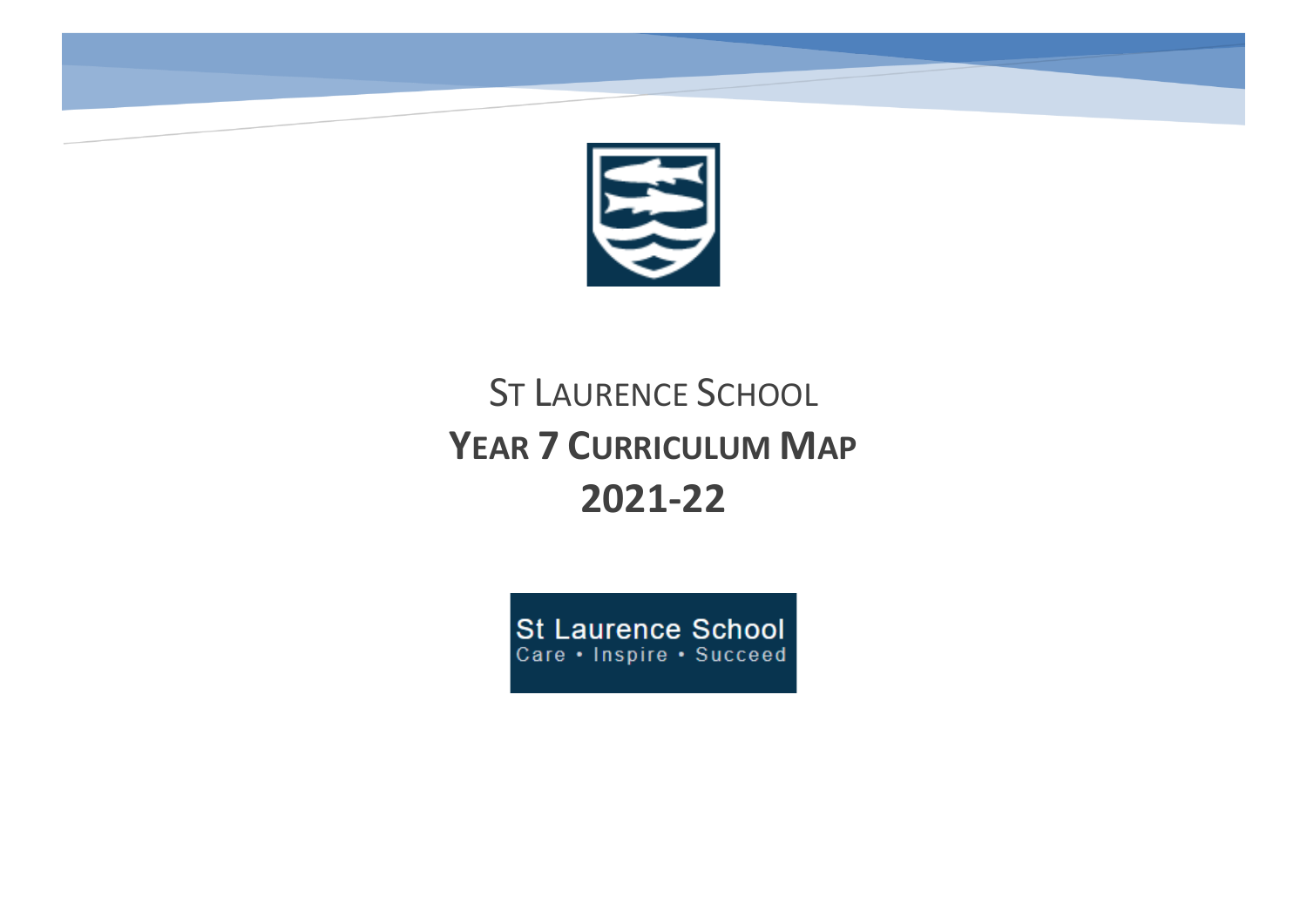# <span id="page-1-0"></span>Contents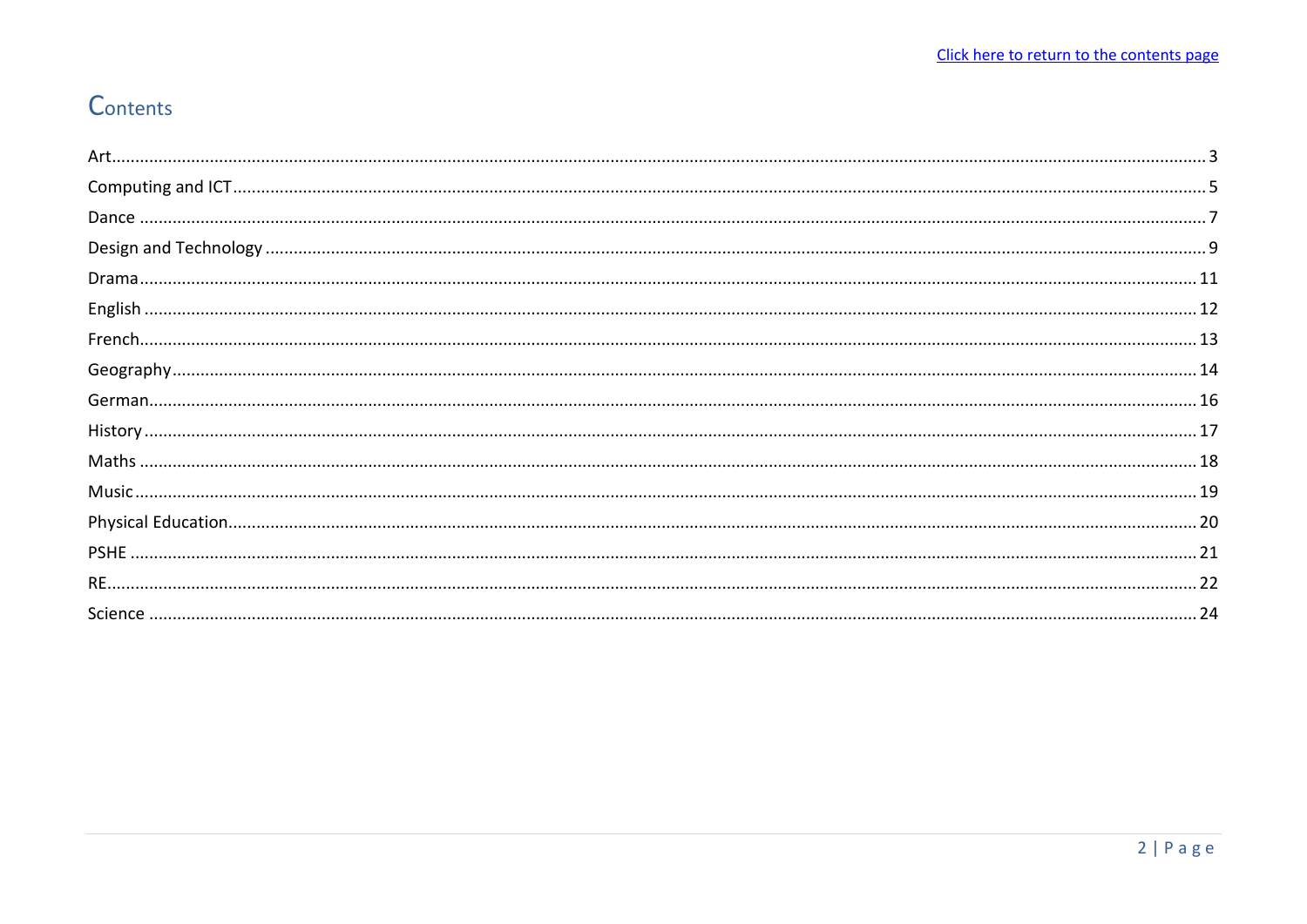# <span id="page-2-0"></span>Art

| Term 1                                                                                                                                                                                                                                                                                                                                                                                                                                                                                                                                                                                                                                       |                                                                                           | Term <sub>2</sub>                                                                                                                                                                                                                                                                                                                                                                                                                                                                           | Term <sub>3</sub>                                                                                                                                                                                                                                                                                                                                                                                                                           |
|----------------------------------------------------------------------------------------------------------------------------------------------------------------------------------------------------------------------------------------------------------------------------------------------------------------------------------------------------------------------------------------------------------------------------------------------------------------------------------------------------------------------------------------------------------------------------------------------------------------------------------------------|-------------------------------------------------------------------------------------------|---------------------------------------------------------------------------------------------------------------------------------------------------------------------------------------------------------------------------------------------------------------------------------------------------------------------------------------------------------------------------------------------------------------------------------------------------------------------------------------------|---------------------------------------------------------------------------------------------------------------------------------------------------------------------------------------------------------------------------------------------------------------------------------------------------------------------------------------------------------------------------------------------------------------------------------------------|
| Project 1<br>Warning - students will be drawing from real life<br>taxidermy insects, please contact your child's art<br>teacher if you wish them to draw from photographs<br>instead.<br>Colour Theory / Insect project 2D<br>A brief introduction to colour theory and art<br>techniques, including: observational drawing,<br>proportion, scale, tone, mark making and<br>Zentangle patterns using fine liners. Pupils will<br>be encouraged to take their own photographs<br>to work from. They will experiment with<br>watercolour painting and bleeding techniques.<br>Artist research includes Christopher Marley and<br>Damien Hirst. |                                                                                           | Project 1<br>3D clay or paper constructed insect project<br>Using sketchbooks and annotation in order to<br>develop their skills, pupils will create a variety of<br>designs in their sketchbook so that they can<br>apply this to either a 3D Clay 'Japanese Netsuke'<br>inspired mini bug, or working collaboratively to<br>create a bug installation. Pupils will also get to<br>see the various career paths within art, craft<br>and design, from fine artists to jewellery<br>makers. | Project 2<br>Identity - Adinkra (West African)/Indian Henna<br><b>Art</b><br>Pupils will research West African and Indian<br>cultures and explore, printmaking, collage,<br>painting and how to present their work. We will<br>look at pattern making and its application to<br>print or graphic design.<br>Focusing on the theme of symbolism and<br>personal identity, pupils will draw from their<br>own personal objects and resources. |
| Term 4                                                                                                                                                                                                                                                                                                                                                                                                                                                                                                                                                                                                                                       |                                                                                           | Term 5                                                                                                                                                                                                                                                                                                                                                                                                                                                                                      | Term 6                                                                                                                                                                                                                                                                                                                                                                                                                                      |
| Project 2<br>Refining and practising skills learnt so far, pupils<br>will design, create and evaluate a final piece<br>either individually or in groups. They will also<br>learn how to write an artists' personal<br>statement.                                                                                                                                                                                                                                                                                                                                                                                                             |                                                                                           | Project 3<br><b>Mexican Day of the Dead</b><br>Pupils will be building a sketchbook of work<br>with drawing, artist research and<br>experimentation inspired by Mexican culture,<br>specifically the Day of the Dead. They will also<br>explore the work of Thaneeya McArdle.                                                                                                                                                                                                               | Project 3<br>Day of the Dead 3D work<br>Refining and practising skills learned, pupils will<br>design, create and evaluate a 3D final piece<br>either using salt dough, clay or card.                                                                                                                                                                                                                                                       |
| <b>Resources</b>                                                                                                                                                                                                                                                                                                                                                                                                                                                                                                                                                                                                                             | Students are provided with a sketchbook. All materials needed will be provided by school. |                                                                                                                                                                                                                                                                                                                                                                                                                                                                                             |                                                                                                                                                                                                                                                                                                                                                                                                                                             |
| <b>Setting</b>                                                                                                                                                                                                                                                                                                                                                                                                                                                                                                                                                                                                                               | Students are taught in mixed ability Learning Groups.                                     |                                                                                                                                                                                                                                                                                                                                                                                                                                                                                             |                                                                                                                                                                                                                                                                                                                                                                                                                                             |
| <b>Assessment</b>                                                                                                                                                                                                                                                                                                                                                                                                                                                                                                                                                                                                                            |                                                                                           | Students are assessed formally at the end of each project but have regular formative assessments throughout the term.                                                                                                                                                                                                                                                                                                                                                                       |                                                                                                                                                                                                                                                                                                                                                                                                                                             |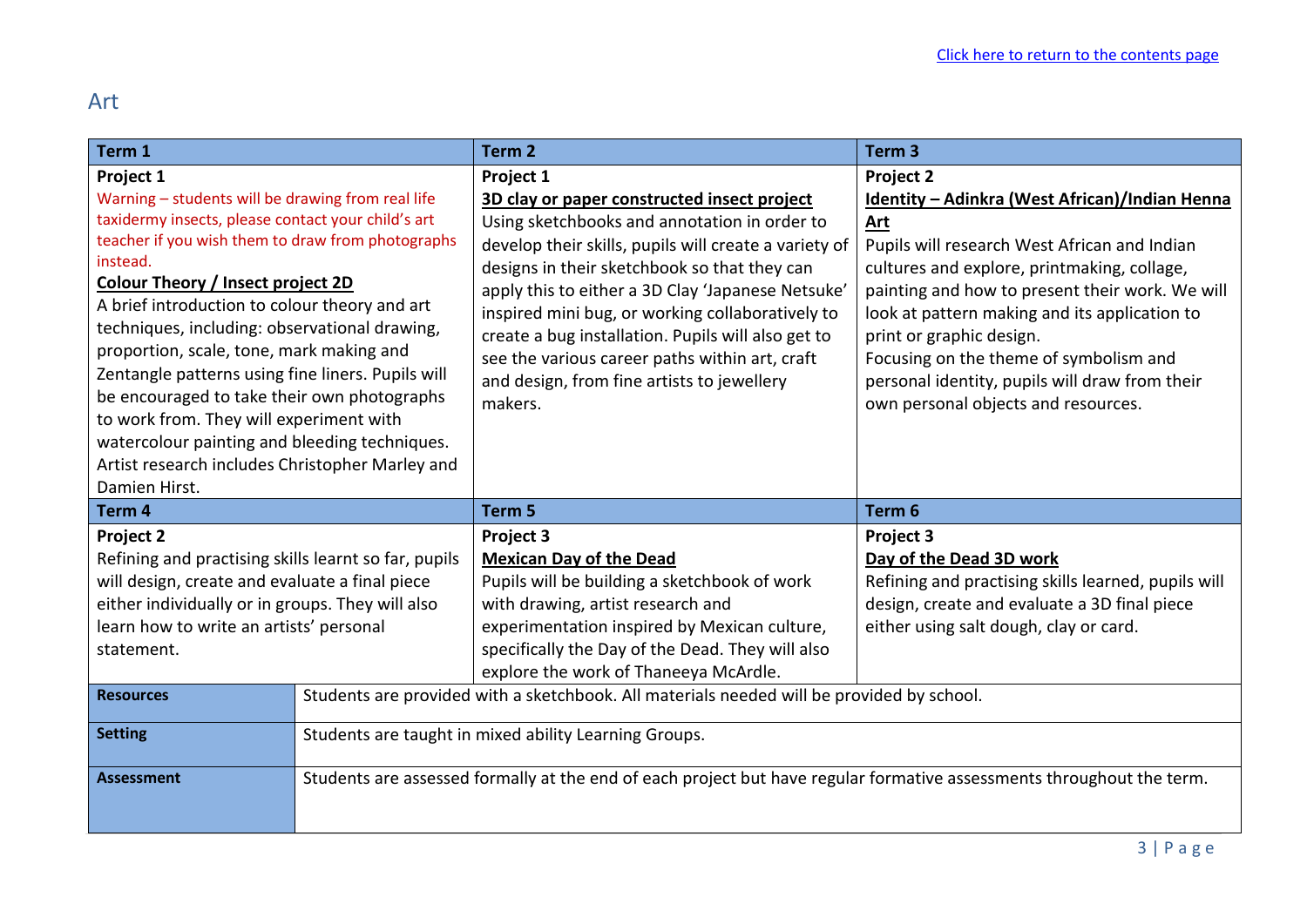| <b>Home Learning</b>  | Students are set home learning on average every other lesson but this will depend on which point of the project they are<br>on. They will get more homework at the start of the project than at the end. |
|-----------------------|----------------------------------------------------------------------------------------------------------------------------------------------------------------------------------------------------------|
| <b>Extension work</b> | Art club runs every other term which is an opportunity to work with a teacher improving specific skills.                                                                                                 |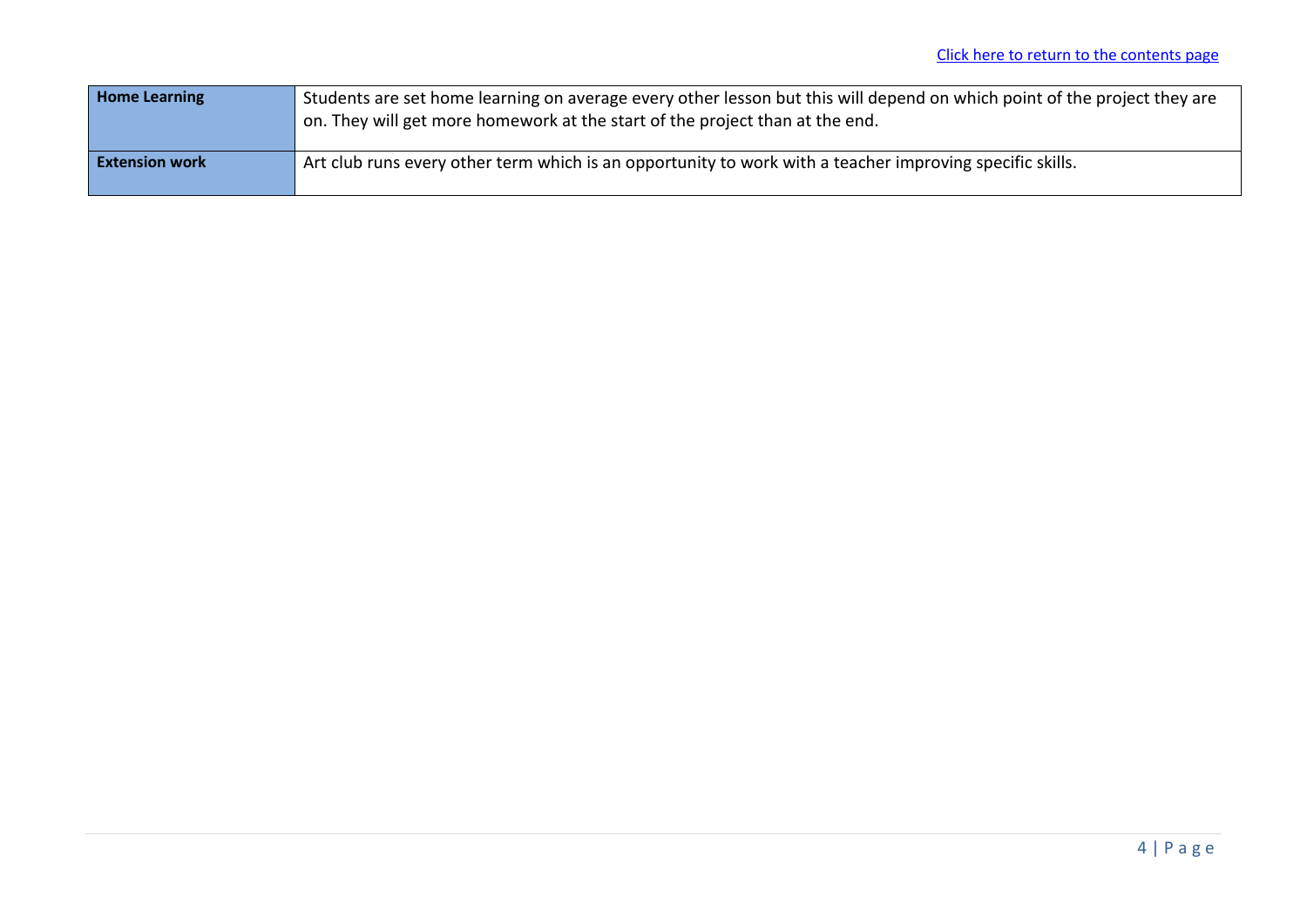# <span id="page-4-0"></span>Computing and ICT

| Term 1                                                                                                                                  |                                                                                           | Term <sub>2</sub>                                                                                                                                                                                                                                                                                                                        | Term <sub>3</sub>                                                                                                                                                                     |
|-----------------------------------------------------------------------------------------------------------------------------------------|-------------------------------------------------------------------------------------------|------------------------------------------------------------------------------------------------------------------------------------------------------------------------------------------------------------------------------------------------------------------------------------------------------------------------------------------|---------------------------------------------------------------------------------------------------------------------------------------------------------------------------------------|
| <b>Digital Literacy</b><br>Welcome<br>E-Safety<br>hacking, DoS, password policy<br><b>Flowcharts</b><br>Inputs, routines, outputs<br>п. | Introduction to SLS, Email, Class Charts<br>Moral compass, key words - malware, phishing, | <b>Computing</b><br><b>Computational Thinking Skills</b><br>What is Computational Thinking<br>Decomposition<br>п<br><b>Pattern Recognition</b><br>п<br>Abstraction<br>п<br>What is an Algorithm?<br>п<br>Algorithms represented as Flowcharts<br>п<br>Theory & practice activities<br>п<br><b>BEBRAS</b> challenge<br>п                  | Computing<br>Coding - small BASIC & Blockley<br>Simple coding activities<br><b>Microbits</b>                                                                                          |
| Term 4                                                                                                                                  |                                                                                           | Term 5                                                                                                                                                                                                                                                                                                                                   | Term 6                                                                                                                                                                                |
| Computing<br><b>Games Development</b><br>What makes a good game?<br>Creating a game using Kodu                                          |                                                                                           | <b>Computing</b><br><b>Spreadsheets</b><br>Naming different parts of a<br>Spreadsheet<br>Using basic formulas in Spreadsheets<br>п<br>for basic calculations $(+, -, /, *)$<br>Formatting data<br>в<br>Using basic functions (Min, Max,<br>п<br>Average)<br>Searching and Sorting Data<br>Creating Charts with labelled Axis and<br>Data | <b>Computing &amp; Digital Literacy</b><br><b>Projects</b><br>2 group projects based on a choice of topics<br>Formal presentations<br>п<br>to create moving and flashing images<br>п. |
| <b>Text book</b>                                                                                                                        | N/A                                                                                       |                                                                                                                                                                                                                                                                                                                                          |                                                                                                                                                                                       |
| <b>Setting</b>                                                                                                                          | Students are taught in mixed ability Learning Groups.                                     |                                                                                                                                                                                                                                                                                                                                          |                                                                                                                                                                                       |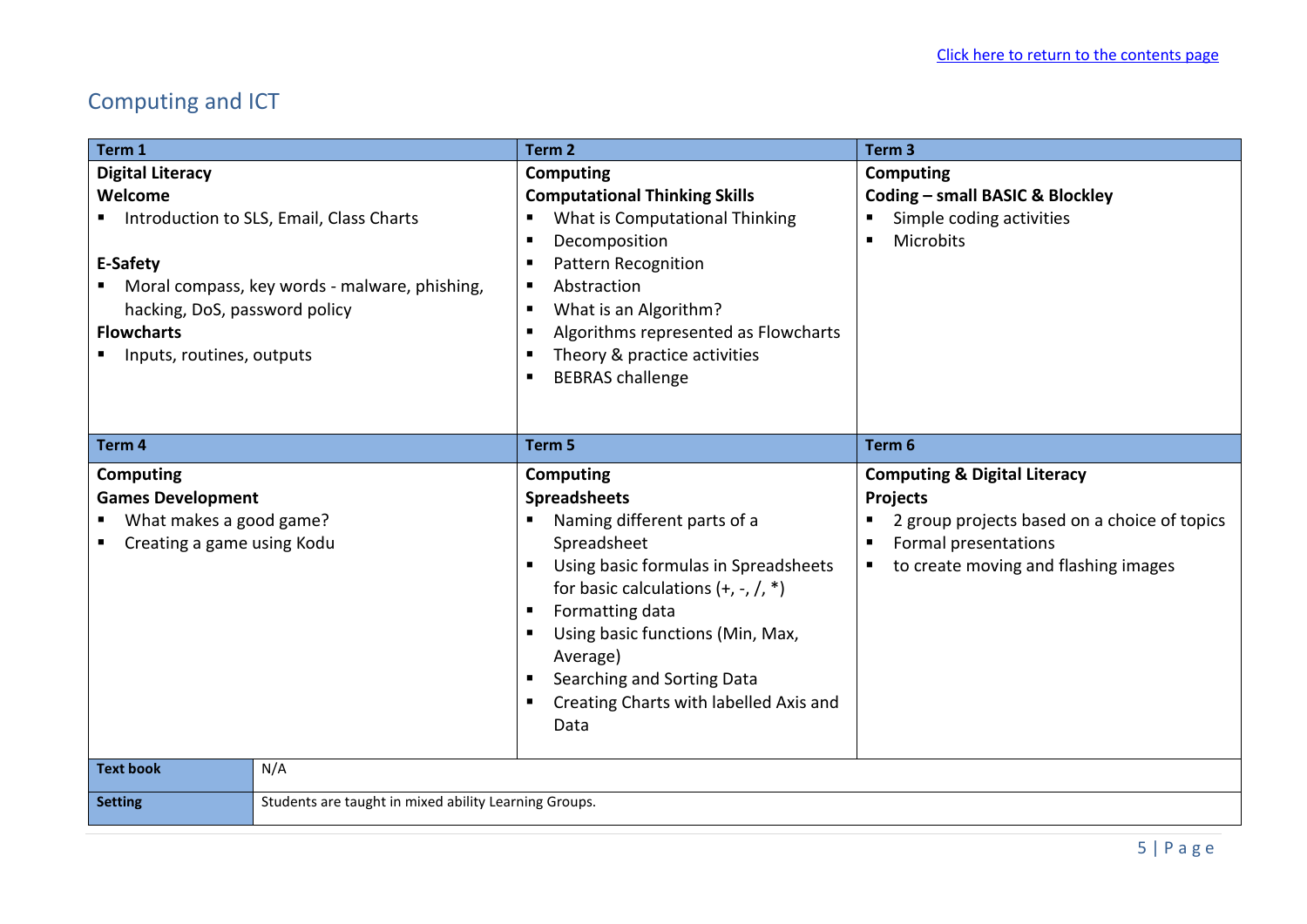| Assessment                | Students are assessed formally at the end of each topic but have regular formative assessments throughout the year.                                                                                                                          |
|---------------------------|----------------------------------------------------------------------------------------------------------------------------------------------------------------------------------------------------------------------------------------------|
| <b>Trips and expenses</b> | While there are no set trips, one-off trips may occur and students are actively encouraged to go attend.                                                                                                                                     |
| <b>Home Learning</b>      | Students are set home learning on average every lesson and will be asked to submit homework via Class Charts.                                                                                                                                |
|                           | There will be a focus on using One Note and Teams as a means for sharing resources and monitoring student progress.                                                                                                                          |
| <b>Extension work</b>     | Students are encouraged to be curious and extend their learning independently. Websites that are useful are: http://www.bbc.co.uk/news/technology<br>http://www.wired.co.uk/topic/technology_http://www.bbc.co.uk/education/subjects/zvc9q6f |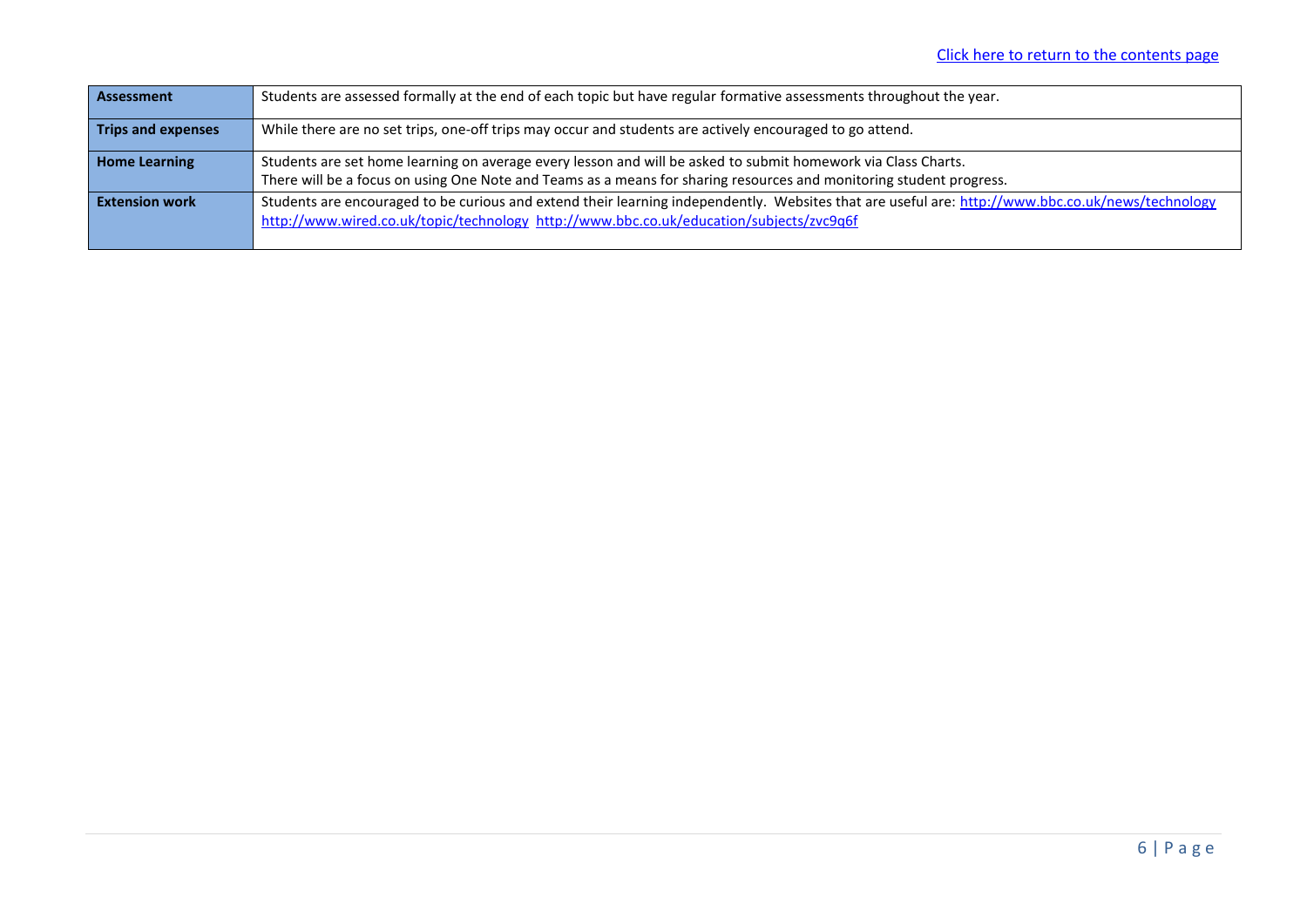#### <span id="page-6-0"></span>Dance

| Term 1                                                                                              |                                                                       | Term <sub>2</sub>                                                                                                                   | Term <sub>3</sub>                                                                                                                                                                                                                         |
|-----------------------------------------------------------------------------------------------------|-----------------------------------------------------------------------|-------------------------------------------------------------------------------------------------------------------------------------|-------------------------------------------------------------------------------------------------------------------------------------------------------------------------------------------------------------------------------------------|
| Warm up and technique                                                                               |                                                                       | <b>Discovering the basic Dance actions</b>                                                                                          | <b>Fireworks</b>                                                                                                                                                                                                                          |
| Safety in dance<br>Warmup technique phases<br>mobility).                                            | Physical skills (posture, coordination, extension and                 | 5 key dance Actions<br><b>Elements of Space</b><br><b>Different Dynamics</b><br>Introducing devices<br>Formations, Canon and Unison | What is a Motif<br>Motif and development<br>Choreography and responding to a set stimulus                                                                                                                                                 |
| Term <sub>4</sub>                                                                                   |                                                                       | Term 5                                                                                                                              | Term 6                                                                                                                                                                                                                                    |
| <b>Africa introduction</b>                                                                          |                                                                       | <b>African performance</b>                                                                                                          | <b>Stimulus</b>                                                                                                                                                                                                                           |
| <b>Stylistic features</b><br>Low gravity<br>Torso isolation<br>Body percussion<br>Call and response |                                                                       | Timing<br>Facial expression and emotion<br>Choreography and responding to a set<br>theme/idea<br>Optional home work - mask making   | Choreography<br>Responses to various stimulus<br>Performance<br><b>Rock N Roll</b><br>Partner Work (mixed gender)<br>Musicality<br><b>Expression and Character</b><br><b>Taking</b><br>Timing<br>and Sharing Weight<br>Social interaction |
| <b>Text book</b>                                                                                    | None used                                                             |                                                                                                                                     |                                                                                                                                                                                                                                           |
| <b>Uniform</b>                                                                                      | Blue PE tops PE shorts or navy-blue thick (none see through) leggings |                                                                                                                                     |                                                                                                                                                                                                                                           |
| <b>Setting</b>                                                                                      | Students studying Dance will be in mixed ability groups               |                                                                                                                                     |                                                                                                                                                                                                                                           |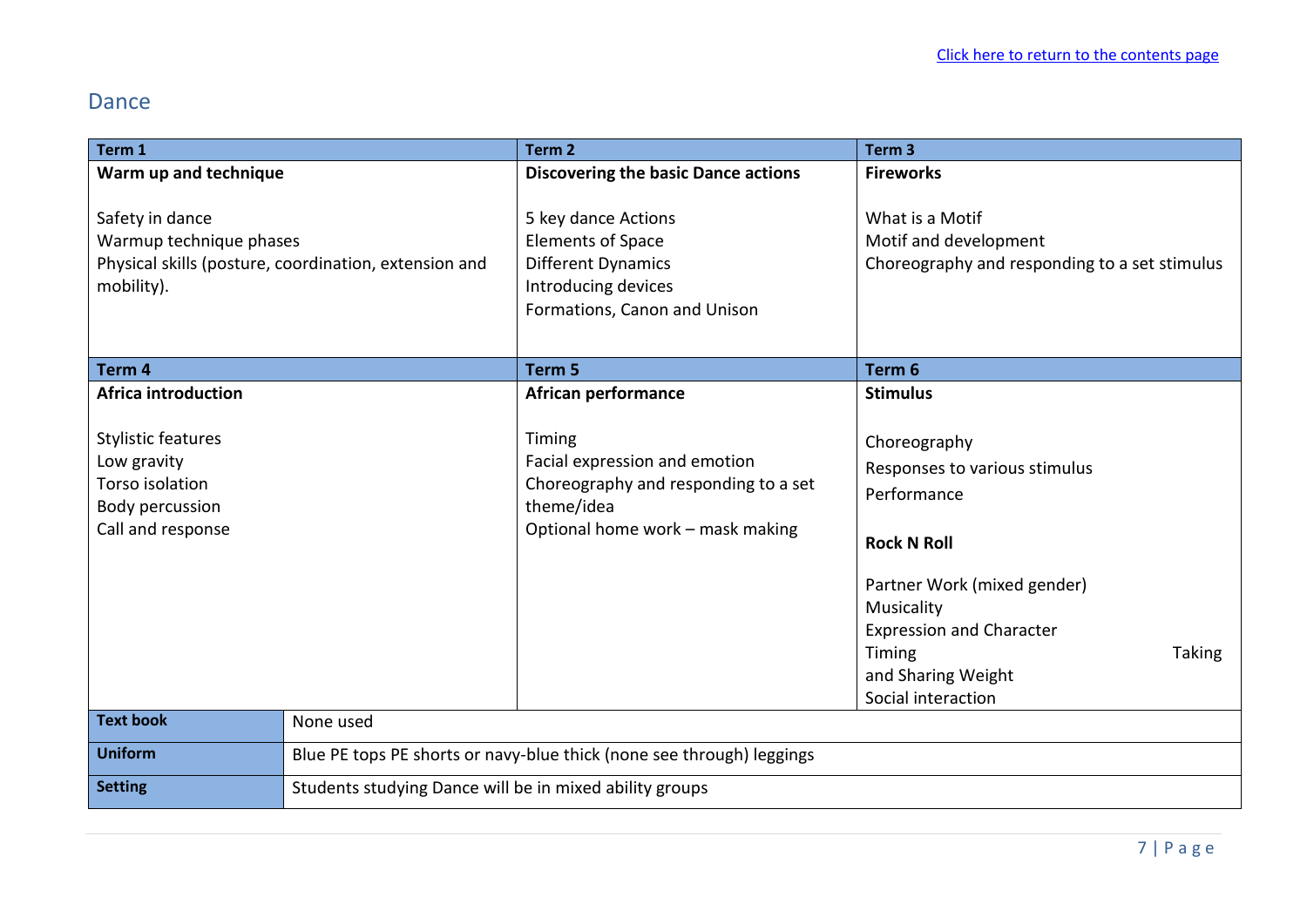| Assessment                | There will be regular class performance assessments. All students also complete skills assessments at the end of each    |  |  |  |
|---------------------------|--------------------------------------------------------------------------------------------------------------------------|--|--|--|
|                           | lesson. This tests Physical, Technical, Expressive and Mental skills.                                                    |  |  |  |
| <b>Trips and expenses</b> | While there are no set trips, one-off dance trips may occur and students are actively encouraged to go to the theatre to |  |  |  |
|                           | watch dance as much as possible.                                                                                         |  |  |  |
|                           |                                                                                                                          |  |  |  |
| <b>Home Learning</b>      | N/A                                                                                                                      |  |  |  |
| <b>Extension work</b>     | Extra-curricular KS3 Dance club                                                                                          |  |  |  |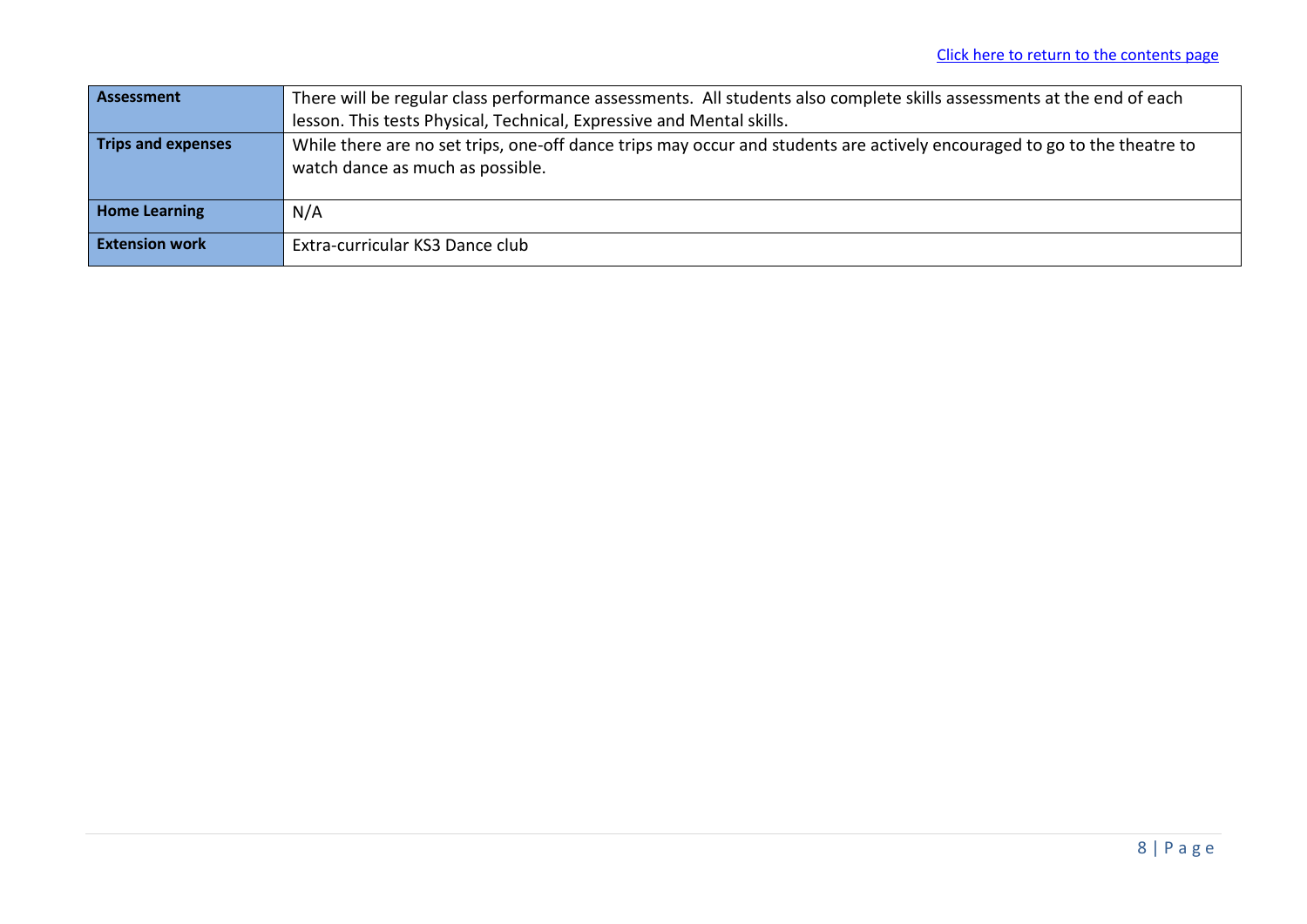#### <span id="page-8-0"></span>Design and Technology

#### **Terms 1-6**

\*Students work in three areas of Design & Technology – Food, Resistant Materials (RM) and Textiles. Groups rotate throughout the year to cover all of the units of work detailed above**.**

#### **Food**

You will learn the basic rules of health and safety, food hygiene, healthy eating (using the traffic light system) and safe food storage and preparation, whilst also developing practical skills – e.g. creaming, rubbing in and melting method. You will learn how to adapt recipes, using nutritional analysis software, to make them healthier e.g. higher in fibre. You will design and make a healthy pizza for your family. You will need to conduct research, analyse your results and then develop a design that your family will enjoy. You will make and evaluate your pizza. You will learn about taste trials and find out about the organoleptic properties of food. Focused practical tasks will help you to develop practical skills further, for example, making cous-cous salad, pasta dishes, fruit crumble and shortbread.

#### **Textiles**

You will learn about materials, how to operate the sewing machines and use them safely and independently. You will design and make a cushion cover, introducing colour using tie-dye techniques. You can then add surface decoration using applique. You will learn how to hem and sew simple seams to make your cushion cover. You will also learn how to use 2D design software and the laser cutter to make your own printing block to apply colour to fabric to make a lined wash bag. You will look at a design movement to find inspiration for your designs.

#### **RM**

You will make a key ring, tea-light and small copper bookmark working with different materials (wood, metal and plastic) to learn about safety procedures and materials. You will learn how to use equipment safely. You will extend your knowledge of materials and equipment by making a vacuum-formed clock, shaped using an MDF former. You will use CAD/CAM to decorate these products.

| <b>Text book</b>          | N/A                                                                                                                                                                                                                                  |
|---------------------------|--------------------------------------------------------------------------------------------------------------------------------------------------------------------------------------------------------------------------------------|
| <b>Setting</b>            | Students work in mixed ability groups, equivalent to one lesson each of Food, Textiles and RM per fortnight                                                                                                                          |
| Assessment                | Students are assessed formally at the end of each project but have formative assessments throughout the year; these focus<br>on generating ideas, planning, making and evaluation.                                                   |
| <b>Trips and expenses</b> | Voluntary pupil contributions for RM and Textiles. Cost of food ingredients for practical work (Please notify your Food<br>teacher if this presents any difficulties as help can be sought for school to provide these ingredients). |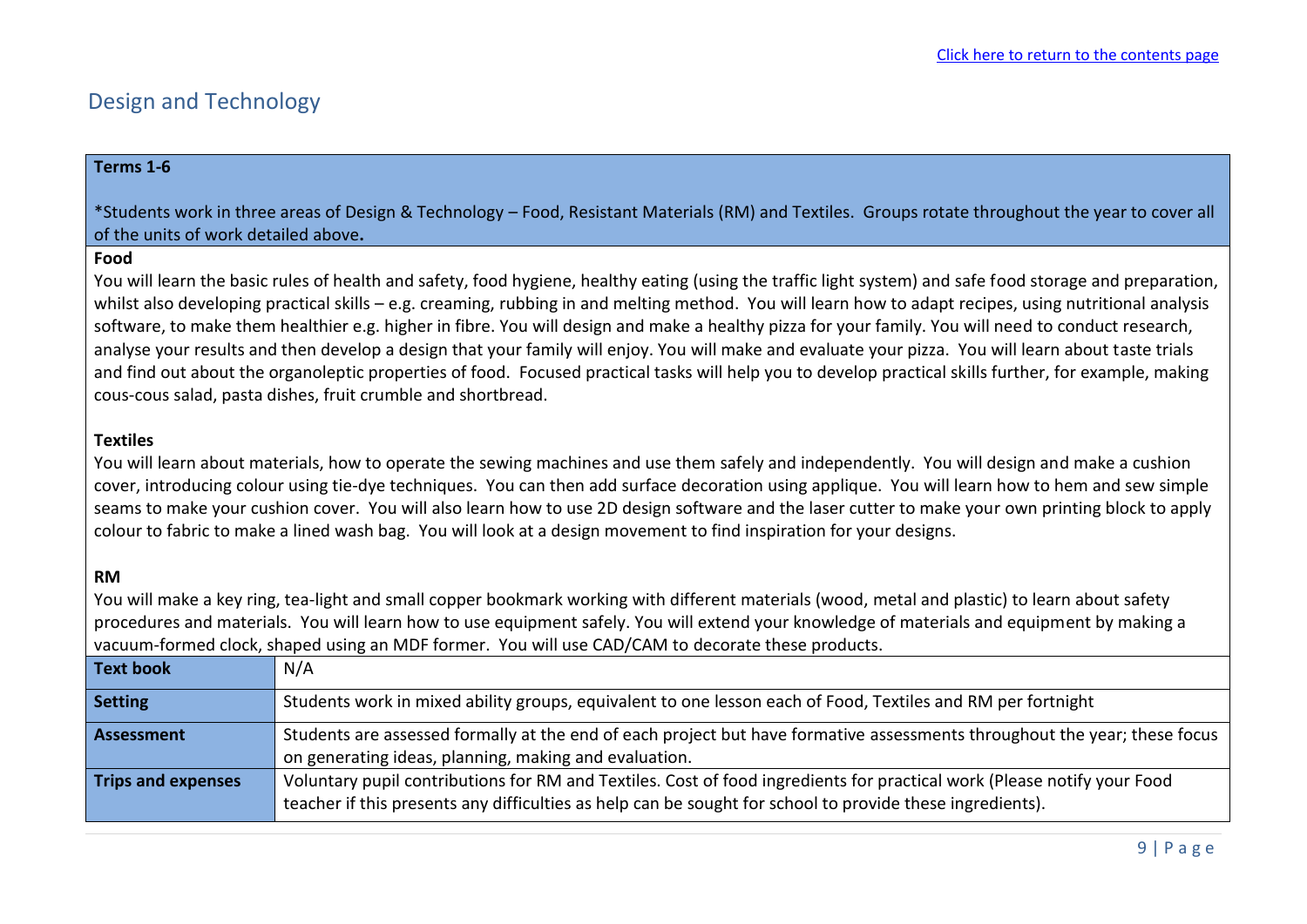| <b>Home Learning</b>  | Students are set home learning but this will vary depending on what point in the project they are at.                                                                                                                |
|-----------------------|----------------------------------------------------------------------------------------------------------------------------------------------------------------------------------------------------------------------|
| <b>Extension work</b> | Students are encouraged to extend their interest in DT related issues.<br>The following websites are worth a look:<br>www.foodafactoflife.org.uk<br>www.food.gov.uk<br>Youtube clips on soldering and vacuum forming |
|                       | There is also a KS3 STEM Club - see 'St Laurence Extra' booklet for more details.                                                                                                                                    |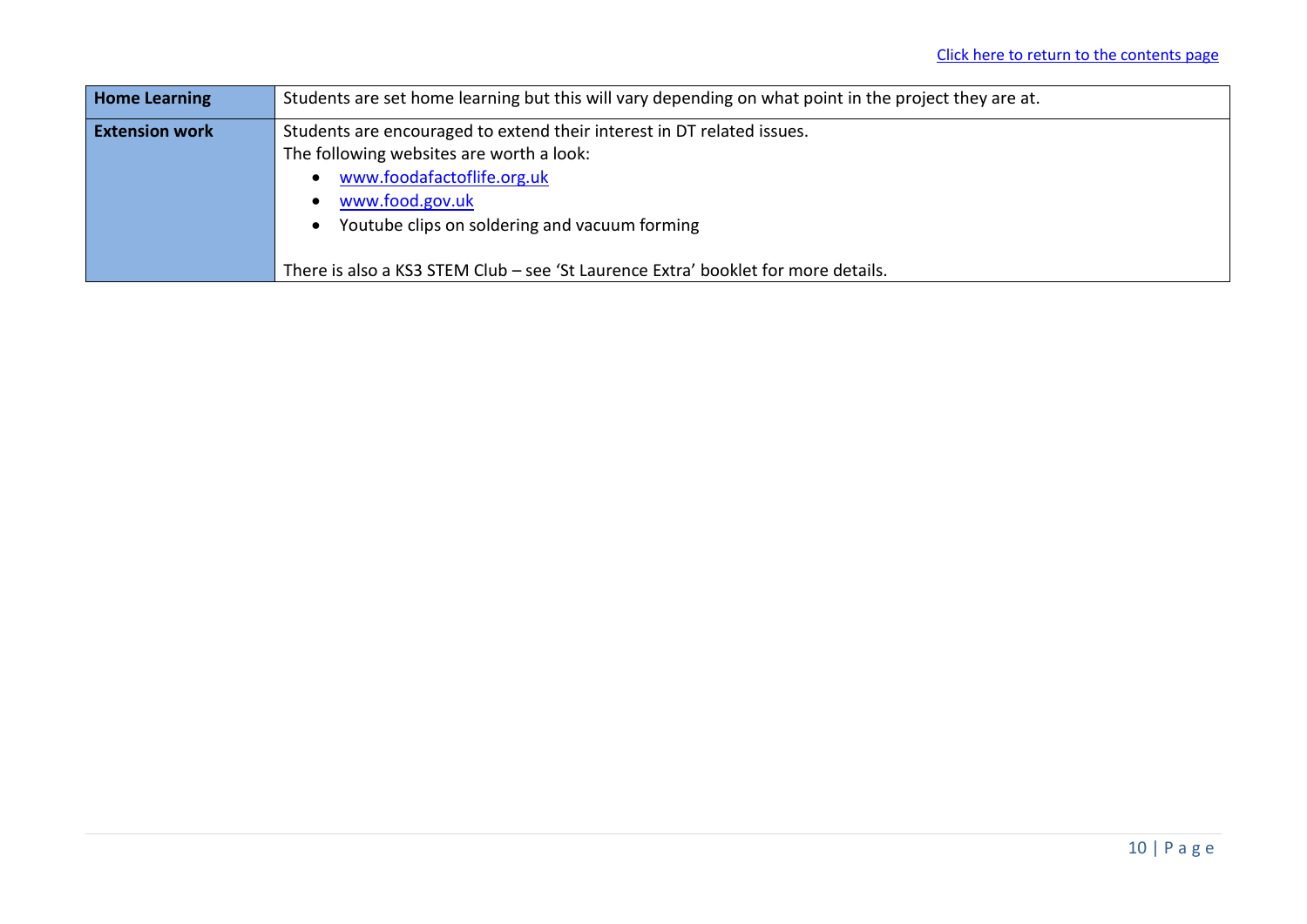#### <span id="page-10-0"></span>Drama

| <b>Terms 1</b>                                                                                                                                                                                                                                                                                                                                         |                                                                                                                                                         | <b>Terms 2</b>                                                                                                   | <b>Terms 3</b>                                                                                                                                                      |
|--------------------------------------------------------------------------------------------------------------------------------------------------------------------------------------------------------------------------------------------------------------------------------------------------------------------------------------------------------|---------------------------------------------------------------------------------------------------------------------------------------------------------|------------------------------------------------------------------------------------------------------------------|---------------------------------------------------------------------------------------------------------------------------------------------------------------------|
| Introduction to Drama 'Drama is Serious Fun'<br>Using the space safely<br>Developing collaboration skills & creating a safe<br>space to perform<br>Activities to develop transferable skills -<br>including confidence, communication,<br>concentration.<br>Introduction to basic Drama techniques<br>including tableaux, thoughts aloud, transitions. |                                                                                                                                                         | <b>Development of Subject Skills</b><br>Communicating using physical & vocal skills<br>Pandora's Box performance | <b>Knowledge and Understanding</b><br>Learning to interpret the language of<br>Shakespeare.<br>Exploring Shakespeare in performance                                 |
| <b>Terms 4</b>                                                                                                                                                                                                                                                                                                                                         |                                                                                                                                                         | <b>Terms 5</b>                                                                                                   | Terms 6                                                                                                                                                             |
| <b>The Tempest</b>                                                                                                                                                                                                                                                                                                                                     |                                                                                                                                                         | <b>Core Skills</b>                                                                                               | <b>Subject Skills</b>                                                                                                                                               |
| Developing understanding of Shakespeare<br>through exploration of 'The Tempest'                                                                                                                                                                                                                                                                        |                                                                                                                                                         | Creating and sustaining tension on stage                                                                         | Using Spontaneous Improvisation to create<br>drama.<br>Introduction to devising.<br>Exploring a play script - Ernie's Incredible<br>Illucinations by Alan Ayckbourn |
| <b>Text book</b>                                                                                                                                                                                                                                                                                                                                       | None used                                                                                                                                               |                                                                                                                  |                                                                                                                                                                     |
| <b>Setting</b>                                                                                                                                                                                                                                                                                                                                         | Students taking Drama will be in mixed ability groups                                                                                                   |                                                                                                                  |                                                                                                                                                                     |
| <b>Assessment</b>                                                                                                                                                                                                                                                                                                                                      | There will be regular class performances and students are assessed formally at the end of each term on creating,<br>performing and/or evaluating Drama. |                                                                                                                  |                                                                                                                                                                     |
| <b>Trips and expenses</b>                                                                                                                                                                                                                                                                                                                              | It is hoped that Year 7 will be given the opportunity to watch at least one piece of live theatre.                                                      |                                                                                                                  |                                                                                                                                                                     |
| <b>Home Learning</b>                                                                                                                                                                                                                                                                                                                                   | N/A                                                                                                                                                     |                                                                                                                  |                                                                                                                                                                     |
| <b>Extension work</b>                                                                                                                                                                                                                                                                                                                                  | Extra-curricular Drama including spring term production                                                                                                 |                                                                                                                  |                                                                                                                                                                     |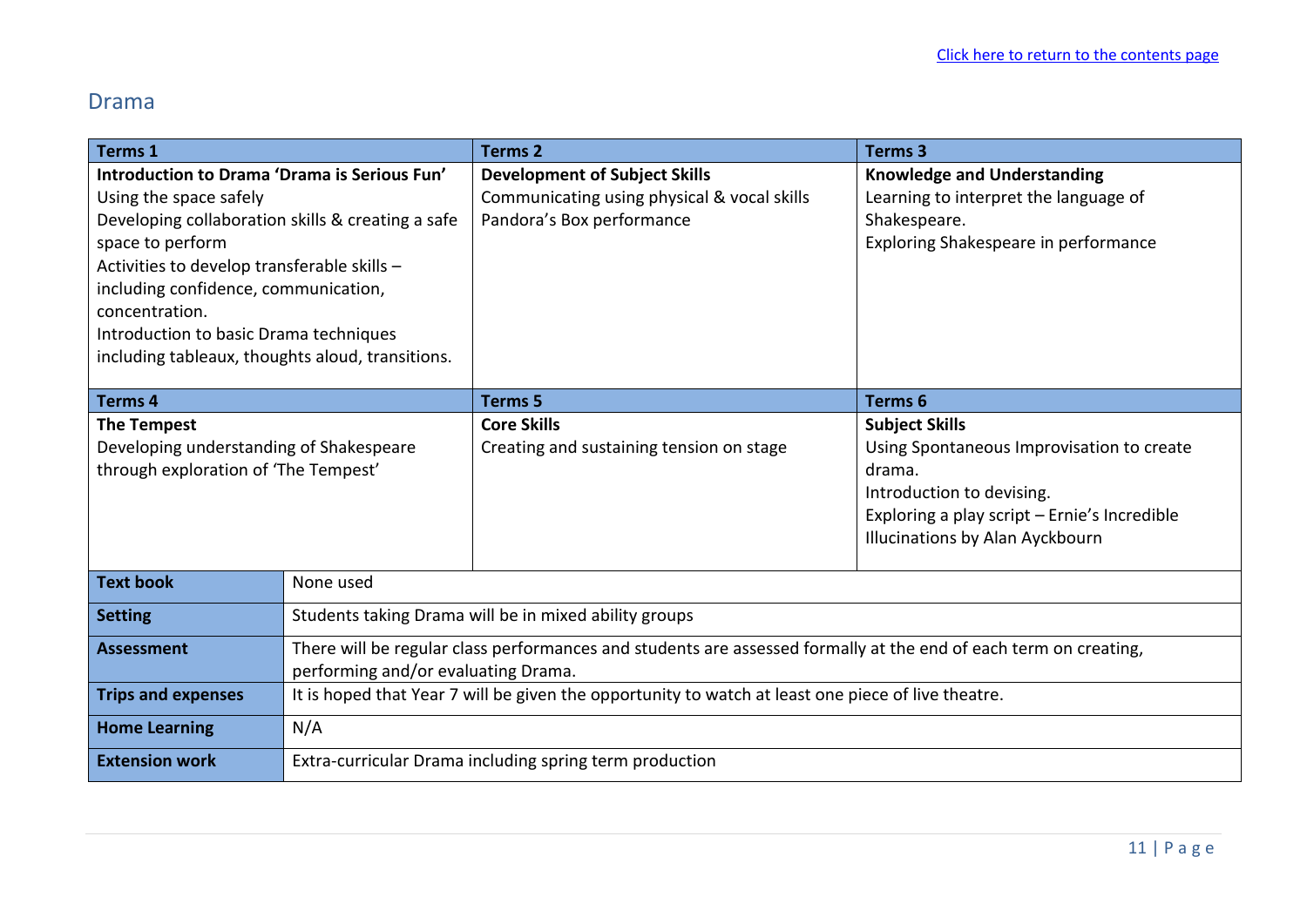# <span id="page-11-0"></span>English

| Term 1                                                                                                                                                                                       |                                                                                                                                                                                                                                                                                                                                                                                                                  | Term <sub>2</sub>                                                                                                                                                                                                                                 | Term <sub>3</sub>                                                                                                                                                           |
|----------------------------------------------------------------------------------------------------------------------------------------------------------------------------------------------|------------------------------------------------------------------------------------------------------------------------------------------------------------------------------------------------------------------------------------------------------------------------------------------------------------------------------------------------------------------------------------------------------------------|---------------------------------------------------------------------------------------------------------------------------------------------------------------------------------------------------------------------------------------------------|-----------------------------------------------------------------------------------------------------------------------------------------------------------------------------|
| <b>Difficult Choices</b>                                                                                                                                                                     |                                                                                                                                                                                                                                                                                                                                                                                                                  | <b>Difficult Choices</b>                                                                                                                                                                                                                          | <b>Stories from the Past</b>                                                                                                                                                |
| Short Stories. Reading short stories about difficult<br>choices; exploration of characterisation, story<br>structure and language choices.<br>Novel. The Goldfish Boy by Lisa Thompson.      |                                                                                                                                                                                                                                                                                                                                                                                                                  | Developing a critical understanding of a novel and<br>discussing the key issues within it; understanding<br>characterisation and atmosphere; developing<br>essay writing skills and appreciation of word choice<br>and techniques used by writers | Narrative Poetry. Understanding the effect of using<br>poetic techniques; exploring how a poet creates<br>effective atmosphere and character through<br>language            |
| Term 4                                                                                                                                                                                       |                                                                                                                                                                                                                                                                                                                                                                                                                  | Term <sub>5</sub>                                                                                                                                                                                                                                 | Term 6                                                                                                                                                                      |
| <b>Stories from the Past</b>                                                                                                                                                                 |                                                                                                                                                                                                                                                                                                                                                                                                                  | <b>Heroes and Villains</b>                                                                                                                                                                                                                        | <b>Heroes and Villains</b>                                                                                                                                                  |
| Introduction to Shakespeare. Gaining an appreciation<br>of the techniques and language used by Shakespeare.<br>Developing an understanding of his works including<br>the performance aspect. |                                                                                                                                                                                                                                                                                                                                                                                                                  | Frankenstein. Developing a critical understanding<br>of a novel (in play form) and discussing the key<br>ethical issues within it. Whole text argument essay<br>response to answer the question: Who is the real<br>monster?                      | Action Heroes and Villains. Exploring a range of<br>different kinds of heroes and villains; writing<br>creative and non-fiction responses including a<br>persuasive letter. |
| <b>Text book</b>                                                                                                                                                                             | Students access a range of fiction and non-fiction texts throughout the year. Students have access to school copies of 'Frankenstein' and<br>'The Goldfish Boy' as well as collections of poetry, non-fiction and short stories.                                                                                                                                                                                 |                                                                                                                                                                                                                                                   |                                                                                                                                                                             |
| <b>Setting</b>                                                                                                                                                                               | Students are taught in learning groups generally by two teachers. The LG teacher sees the class six times a fortnight while the Literacy<br>teacher sees each class once a fortnight for a dedicated Literacy lesson which focuses on writing, grammar, spelling and punctuation.                                                                                                                                |                                                                                                                                                                                                                                                   |                                                                                                                                                                             |
| <b>Assessment</b>                                                                                                                                                                            | There is at least one summative assessment per short term, and we assess a range of reading and writing skills. There are also<br>opportunities for teachers to assess speaking and listening. Schemes of learning are designed to enable students to develop the skills<br>required for the assessments beforehand, through formative assessment, modelling of work and building on prior knowledge and skills. |                                                                                                                                                                                                                                                   |                                                                                                                                                                             |
| <b>Trips and expenses</b>                                                                                                                                                                    | There are no extra expenses or trips in Year 7. However, the English department runs writing clubs students may choose to attend and<br>they may have the opportunity for a theatre trip if appropriate. Students also have the opportunity to visit the ILC once a fortnight to<br>discover new books and develop their enjoyment of reading.                                                                   |                                                                                                                                                                                                                                                   |                                                                                                                                                                             |
| <b>Home Learning</b>                                                                                                                                                                         | English homework is set by both teachers once a week. The English tasks will vary in content. Occasionally, students will be given a longer<br>task to complete over an extended period of time.                                                                                                                                                                                                                 |                                                                                                                                                                                                                                                   |                                                                                                                                                                             |
| <b>Extension work</b>                                                                                                                                                                        | Both classwork and home learning should be differentiated for students. There is also an extensive book list put together by the English<br>department and ILC, accessed through the school website, which has a number of challenging reads.                                                                                                                                                                    |                                                                                                                                                                                                                                                   |                                                                                                                                                                             |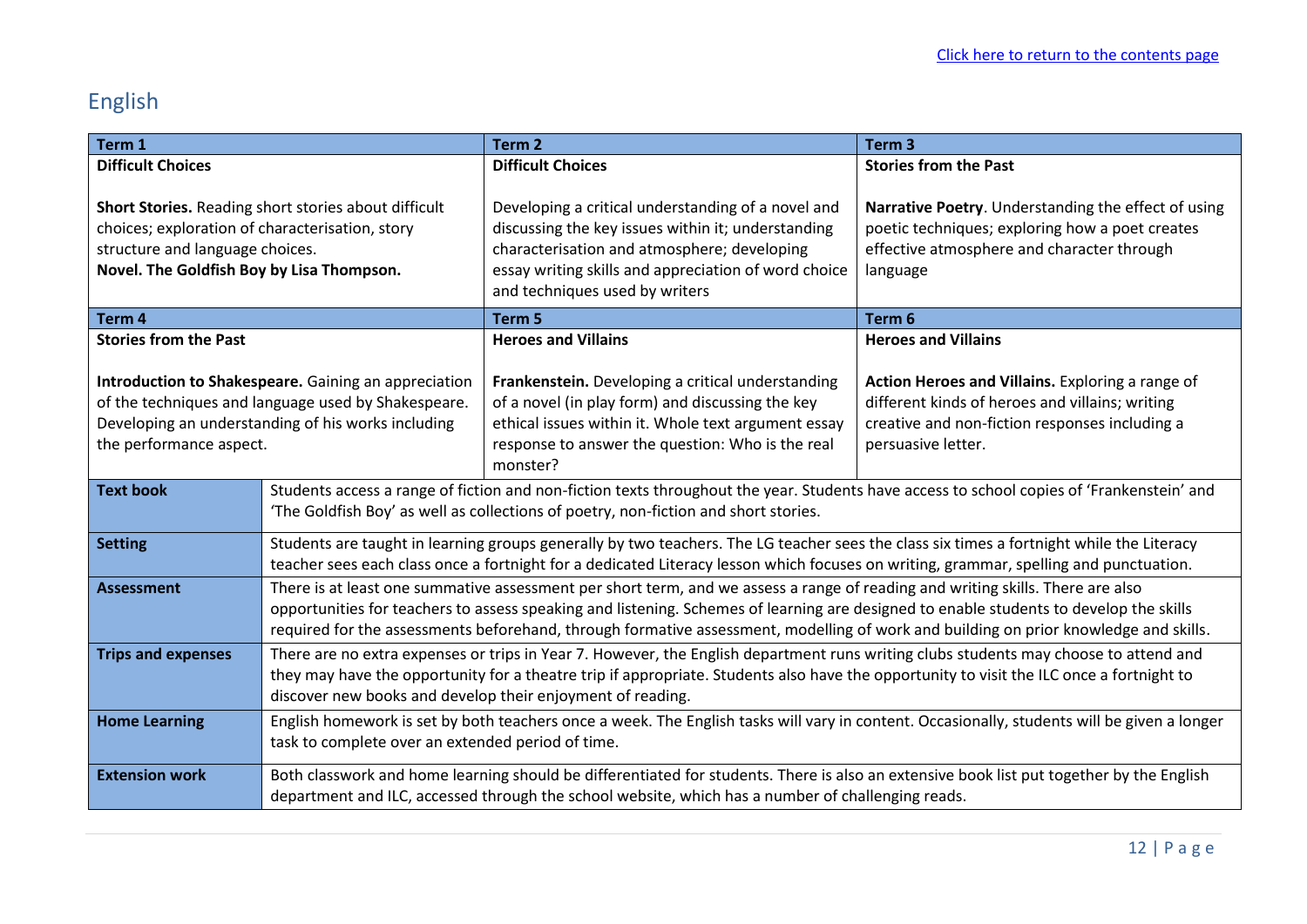### <span id="page-12-0"></span>French

| Term 1                                      |                                                                                                                                                     | Term <sub>2</sub>                                                                                                        | Term <sub>3</sub>               |
|---------------------------------------------|-----------------------------------------------------------------------------------------------------------------------------------------------------|--------------------------------------------------------------------------------------------------------------------------|---------------------------------|
| Topic 1 - Avoir                             |                                                                                                                                                     | Topic 2 - Etre and Aimer                                                                                                 | Topic 3 - ER Verbs              |
| Greetings                                   |                                                                                                                                                     | Describing personalities                                                                                                 | Gadgets - computers and mobiles |
| Classroom items                             |                                                                                                                                                     | School subjects                                                                                                          | Sports                          |
| <b>Numbers and Months</b>                   |                                                                                                                                                     | Opinions and reasons                                                                                                     | Hobbies and activities          |
| Pets                                        |                                                                                                                                                     | Time and timetable                                                                                                       | Opinions on hobbies             |
| Age                                         |                                                                                                                                                     | School day                                                                                                               |                                 |
| Family                                      |                                                                                                                                                     | Food                                                                                                                     |                                 |
| Describing what people look like            |                                                                                                                                                     | Schools in francophone countries                                                                                         |                                 |
| Term <sub>4</sub>                           |                                                                                                                                                     | Term 5                                                                                                                   | Term <sub>6</sub>               |
| Topic 4 – Second verb infinitives and aller |                                                                                                                                                     | Topic 5 - Future Tense and Conditional Tense                                                                             |                                 |
| Places in the town                          |                                                                                                                                                     | Countries                                                                                                                |                                 |
| Giving directions                           |                                                                                                                                                     | Getting ready to go out                                                                                                  |                                 |
| Where you go at the weekend                 |                                                                                                                                                     | Buying food and drink                                                                                                    |                                 |
| Invitations                                 |                                                                                                                                                     | Holiday plans                                                                                                            |                                 |
| What you can do in town                     |                                                                                                                                                     | Dream holidays                                                                                                           |                                 |
| La Francophonie                             |                                                                                                                                                     |                                                                                                                          |                                 |
| <b>Resources</b>                            |                                                                                                                                                     | We follow the Access and Studio 1 textbooks from Pearson although we do not feel buying a copy for at home is necessary. |                                 |
|                                             | The school has a subscription to the Linguascope website. Login details will be distributed in class.                                               |                                                                                                                          |                                 |
|                                             | Students will also be given a log in to an interactive learning platform called Activlearn.                                                         |                                                                                                                          |                                 |
| <b>Setting</b>                              | Students are taught in mixed ability Learning Groups.                                                                                               |                                                                                                                          |                                 |
|                                             |                                                                                                                                                     |                                                                                                                          |                                 |
| <b>Assessment</b>                           | All students complete common assessments at the end of each until which test listening, speaking, reading and writing skills, these                 |                                                                                                                          |                                 |
|                                             | will also test students' translation skills both into and from the foreign language.                                                                |                                                                                                                          |                                 |
|                                             |                                                                                                                                                     |                                                                                                                          |                                 |
| <b>Home Learning</b>                        | During Term 1, French homework will be set once a fortnight. Students will learn the meanings of key words for vocabulary tests.                    |                                                                                                                          |                                 |
|                                             |                                                                                                                                                     |                                                                                                                          |                                 |
|                                             |                                                                                                                                                     |                                                                                                                          |                                 |
|                                             |                                                                                                                                                     |                                                                                                                          |                                 |
|                                             | They will not be tested on the spellings. From Term 2, homework will include a termly reading comprehension, written task and<br>cultural research. |                                                                                                                          |                                 |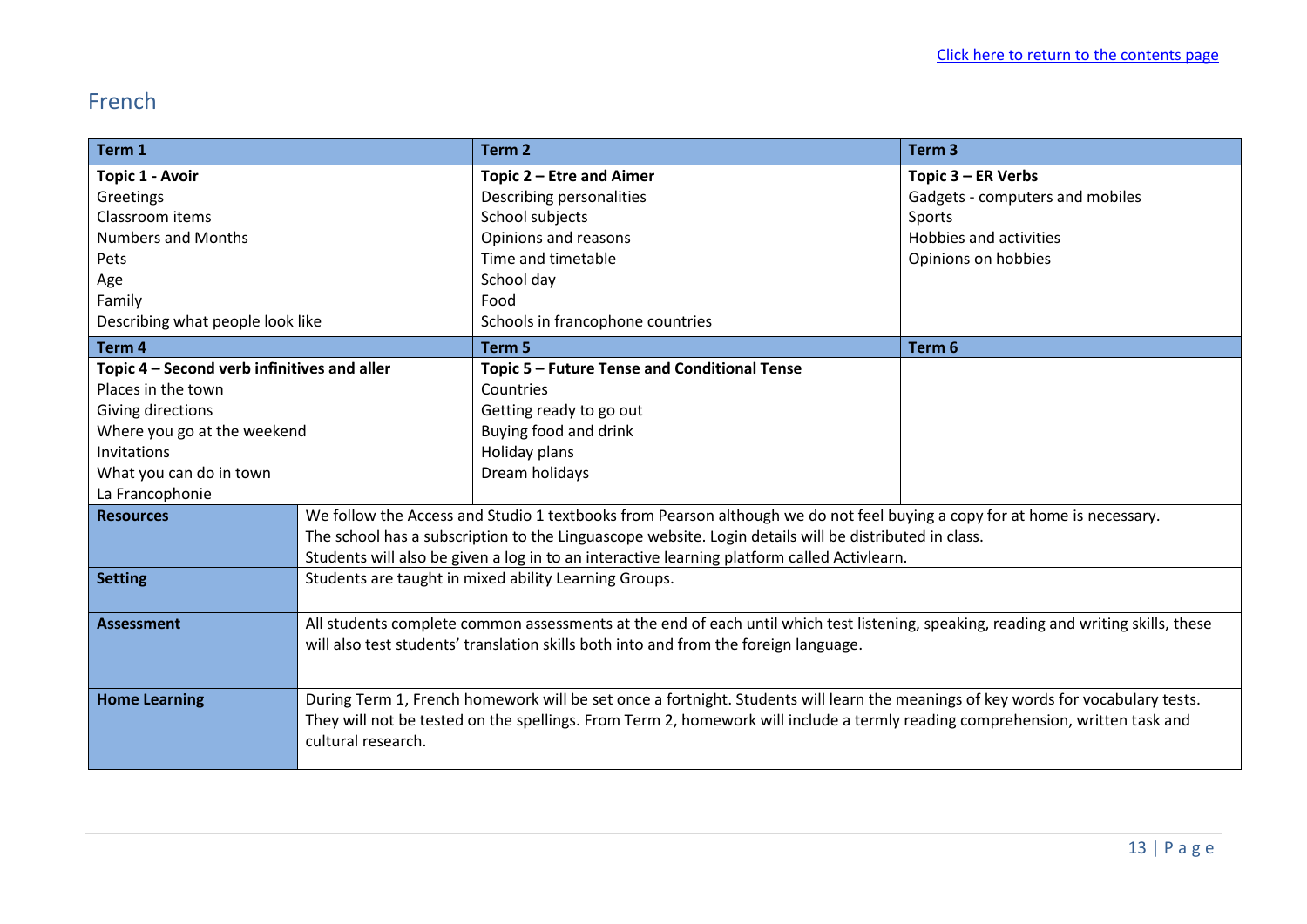# <span id="page-13-0"></span>Geography

| Term 1                                                                                                                                                                                                                                                                                          |                                                                                                                                                                                                                                                                                                                   | Term <sub>2</sub>                                                                                                                                                                                                                                                                                                                                 | Term <sub>3</sub>                                                                                                                                                                                                              |
|-------------------------------------------------------------------------------------------------------------------------------------------------------------------------------------------------------------------------------------------------------------------------------------------------|-------------------------------------------------------------------------------------------------------------------------------------------------------------------------------------------------------------------------------------------------------------------------------------------------------------------|---------------------------------------------------------------------------------------------------------------------------------------------------------------------------------------------------------------------------------------------------------------------------------------------------------------------------------------------------|--------------------------------------------------------------------------------------------------------------------------------------------------------------------------------------------------------------------------------|
| How do settlements change over time?                                                                                                                                                                                                                                                            |                                                                                                                                                                                                                                                                                                                   | How do settlements differ around the world?                                                                                                                                                                                                                                                                                                       | Is Earth running out of natural resources?                                                                                                                                                                                     |
| A look at how villages and towns grow into<br>different shapes and patterns. Students will discuss<br>how Bradford-on-Avon has changed over time,<br>making use of historical and present-day maps,<br>research skills and developing their use of "GIS"<br>through the online tool "Digimaps". |                                                                                                                                                                                                                                                                                                                   | Investigating how cities grow and how people live<br>differently outside of the UK. Students will compare<br>lifestyles and investigate the issues associated with<br>living in "shanty towns". Among other places,<br>attention is given to the "favelas" of Brazil's major<br>cities.                                                           | A look at how Earth's different 'spheres' interlink to<br>create a distinct and unique environment for us to live<br>on and how human activity is having an increasing<br>impact on Earth's ability to sustain our lifestyles. |
| Term <sub>4</sub>                                                                                                                                                                                                                                                                               |                                                                                                                                                                                                                                                                                                                   | <b>Terms 5 &amp; 6</b>                                                                                                                                                                                                                                                                                                                            |                                                                                                                                                                                                                                |
| Why is the coastline under threat?                                                                                                                                                                                                                                                              |                                                                                                                                                                                                                                                                                                                   | How could we investigate the Geography of St Laurence?                                                                                                                                                                                                                                                                                            |                                                                                                                                                                                                                                |
| Completing their study of physical geography, we<br>consider how humans manage dynamic<br>landscapes. Focussing on the UK coastline,<br>students investigate the effectiveness of coastal<br>defences.                                                                                          |                                                                                                                                                                                                                                                                                                                   | Students will undertake project work that will allow them to develop group and individual study skills by<br>collecting data within the school grounds, before presenting and analysing the results in detail. Projects are<br>likely to focus on investigations into the school's "microclimates" or other issues such as litter/sustainability. |                                                                                                                                                                                                                                |
| <b>Text book</b>                                                                                                                                                                                                                                                                                | While we may use certain pages occasionally, we do not use one text book at KS3 Geography.                                                                                                                                                                                                                        |                                                                                                                                                                                                                                                                                                                                                   |                                                                                                                                                                                                                                |
| <b>Setting</b>                                                                                                                                                                                                                                                                                  | None - students are taught in mixed ability Learning Groups.                                                                                                                                                                                                                                                      |                                                                                                                                                                                                                                                                                                                                                   |                                                                                                                                                                                                                                |
| <b>Assessment</b>                                                                                                                                                                                                                                                                               | All students complete common assessments throughout the topics (they will complete approximate 1 or 2 per topic). Homework tasks and<br>classwork will also contribute towards students' progress.                                                                                                                |                                                                                                                                                                                                                                                                                                                                                   |                                                                                                                                                                                                                                |
| <b>Trips and expenses</b>                                                                                                                                                                                                                                                                       | Year 7 Geography makes good use of the school grounds. While there are no set trips, one-off excursions may occur (e.g. in the past we have<br>visited the Olympic Park) and students are actively encouraged to explore their local surrounds and use different maps regularly - Geography<br>is all around you! |                                                                                                                                                                                                                                                                                                                                                   |                                                                                                                                                                                                                                |
| <b>Homework</b>                                                                                                                                                                                                                                                                                 | From term 2, Geography homework will be set approximately fortnightly and may include research/fact-file tasks, presentations, written<br>reports or revision for in-class assessments. Whilst this will not be explicitly marked, it will be used to support your child's progress in lessons.                   |                                                                                                                                                                                                                                                                                                                                                   |                                                                                                                                                                                                                                |
| <b>Extension work</b>                                                                                                                                                                                                                                                                           | Students should always try to keep an eye on the various news outlets. Useful websites include the following:<br>http://mapzone.ordnancesurvey.co.uk/mapzone/<br>http://www.bbc.co.uk/newsround/                                                                                                                  |                                                                                                                                                                                                                                                                                                                                                   |                                                                                                                                                                                                                                |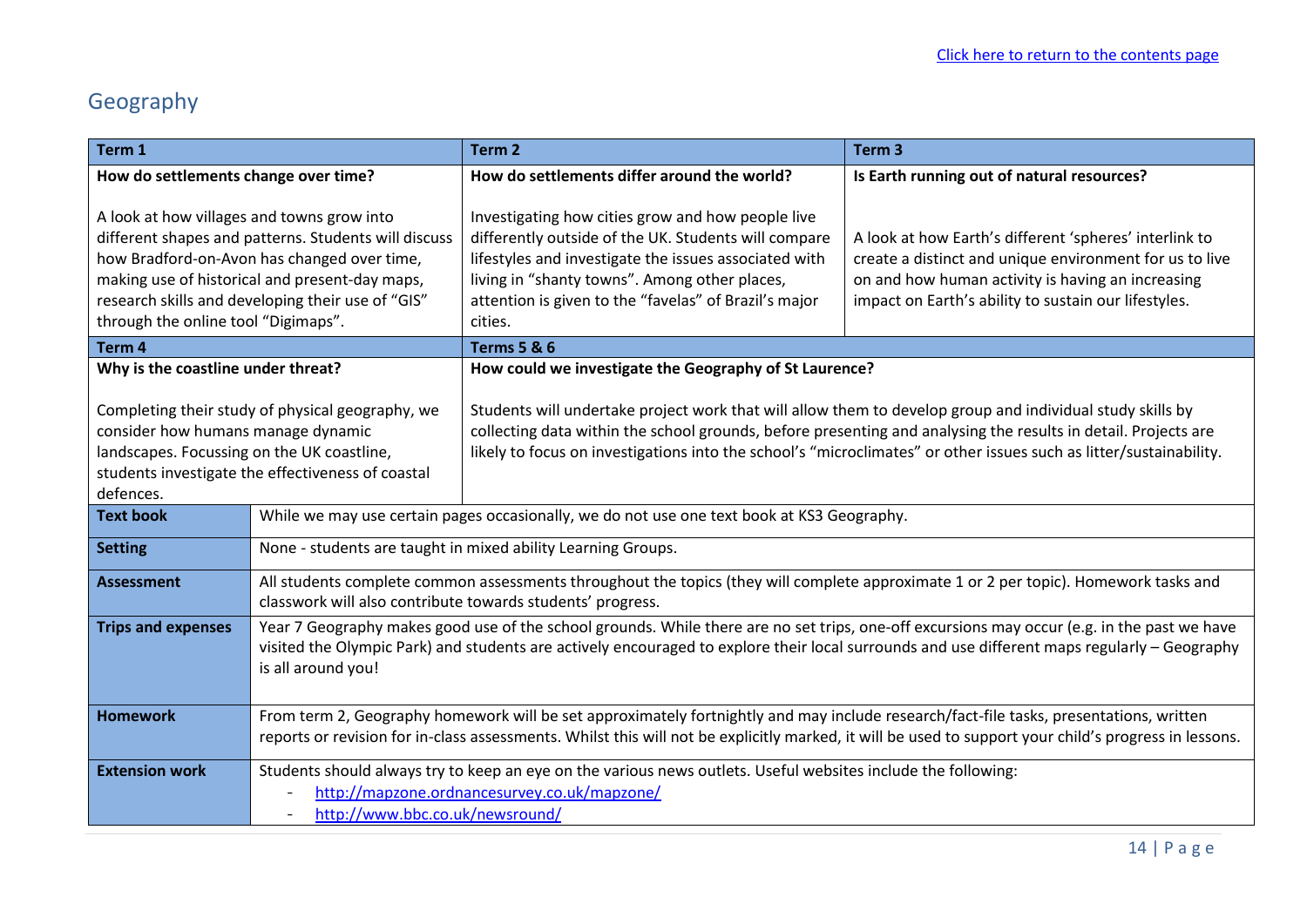|  | - http://www.naturalengland.org.uk/information for/students and teachers/default.aspx |
|--|---------------------------------------------------------------------------------------|
|  | http://www.metoffice.gov.uk/learning                                                  |
|  |                                                                                       |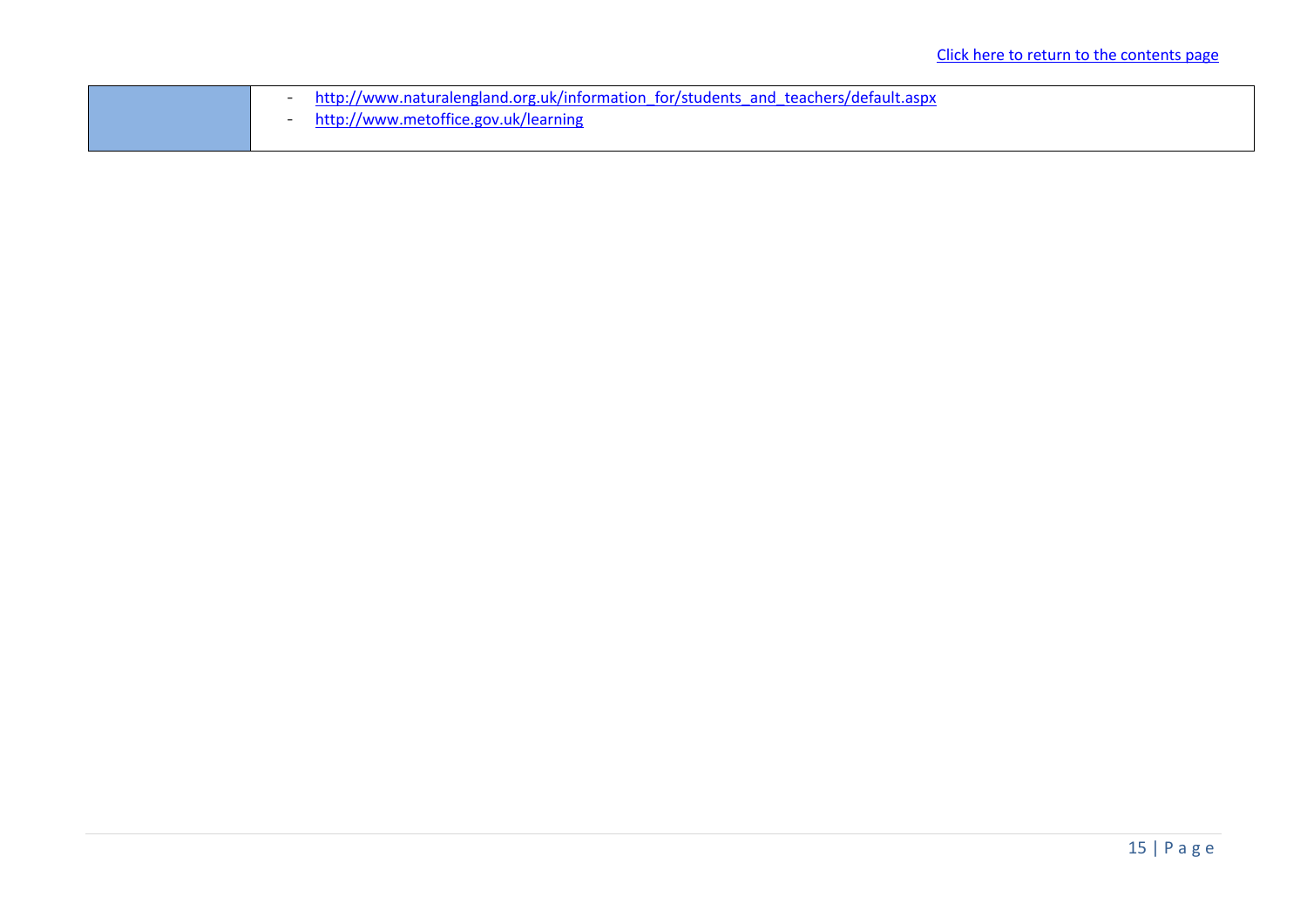#### <span id="page-15-0"></span>German

| Term 1                          |                    | Term <sub>2</sub>                                                                                                                        | Term <sub>3</sub>                        |
|---------------------------------|--------------------|------------------------------------------------------------------------------------------------------------------------------------------|------------------------------------------|
| Topic 1 - Sein                  |                    | Topic 2 - Haben                                                                                                                          | Topic 3 - Regular Present Tense ER verbs |
| Introductions                   |                    | Pets                                                                                                                                     | Sports                                   |
| Counting to 19 and ages         |                    | Family members                                                                                                                           | Leisure activities                       |
| The alphabet                    |                    | Describing people                                                                                                                        | Gadgets - computers and mobiles          |
| Personalities                   |                    | Colours                                                                                                                                  |                                          |
|                                 |                    | <b>Birthdays</b>                                                                                                                         |                                          |
|                                 |                    |                                                                                                                                          |                                          |
|                                 |                    |                                                                                                                                          |                                          |
| Term 4                          |                    | Term 5                                                                                                                                   | Term 6                                   |
| Topic 4 - Weil and Word Order   |                    | Topic 5 - Conditional tense and asking questions                                                                                         |                                          |
| School subjects                 |                    | Places in the town                                                                                                                       |                                          |
| Days and times                  |                    | Buying snacks and drinks                                                                                                                 |                                          |
| Describing teachers             |                    | Summer holiday plans                                                                                                                     |                                          |
| School facilities and equipment |                    |                                                                                                                                          |                                          |
|                                 |                    |                                                                                                                                          |                                          |
| <b>Resources</b>                |                    | We follow the Stimmt 1 textbook from Pearson although we do not feel buying a copy for at home is necessary.                             |                                          |
|                                 |                    | The school has a subscription to the Linguascope website. Login details will be distributed in class.                                    |                                          |
|                                 |                    | Students will also be given a log in to an interactive learning platform called Activlearn.                                              |                                          |
| <b>Setting</b>                  |                    | Students are taught in mixed ability Learning Groups.                                                                                    |                                          |
|                                 |                    |                                                                                                                                          |                                          |
| <b>Assessment</b>               |                    | All students complete common assessments at the end of each until which test listening, speaking, reading and writing skills, these will |                                          |
|                                 |                    | also test students' translation skills both into and from the foreign language.                                                          |                                          |
|                                 |                    |                                                                                                                                          |                                          |
|                                 |                    |                                                                                                                                          |                                          |
| <b>Home Learning</b>            |                    | During Term 1, German homework will be set once a fortnight. Students will learn the meanings of key words for vocabulary tests.         |                                          |
|                                 |                    | They will not be tested on the spellings. From Term 2, homework will include a termly reading comprehension, written task and            |                                          |
|                                 | cultural research. |                                                                                                                                          |                                          |
|                                 |                    |                                                                                                                                          |                                          |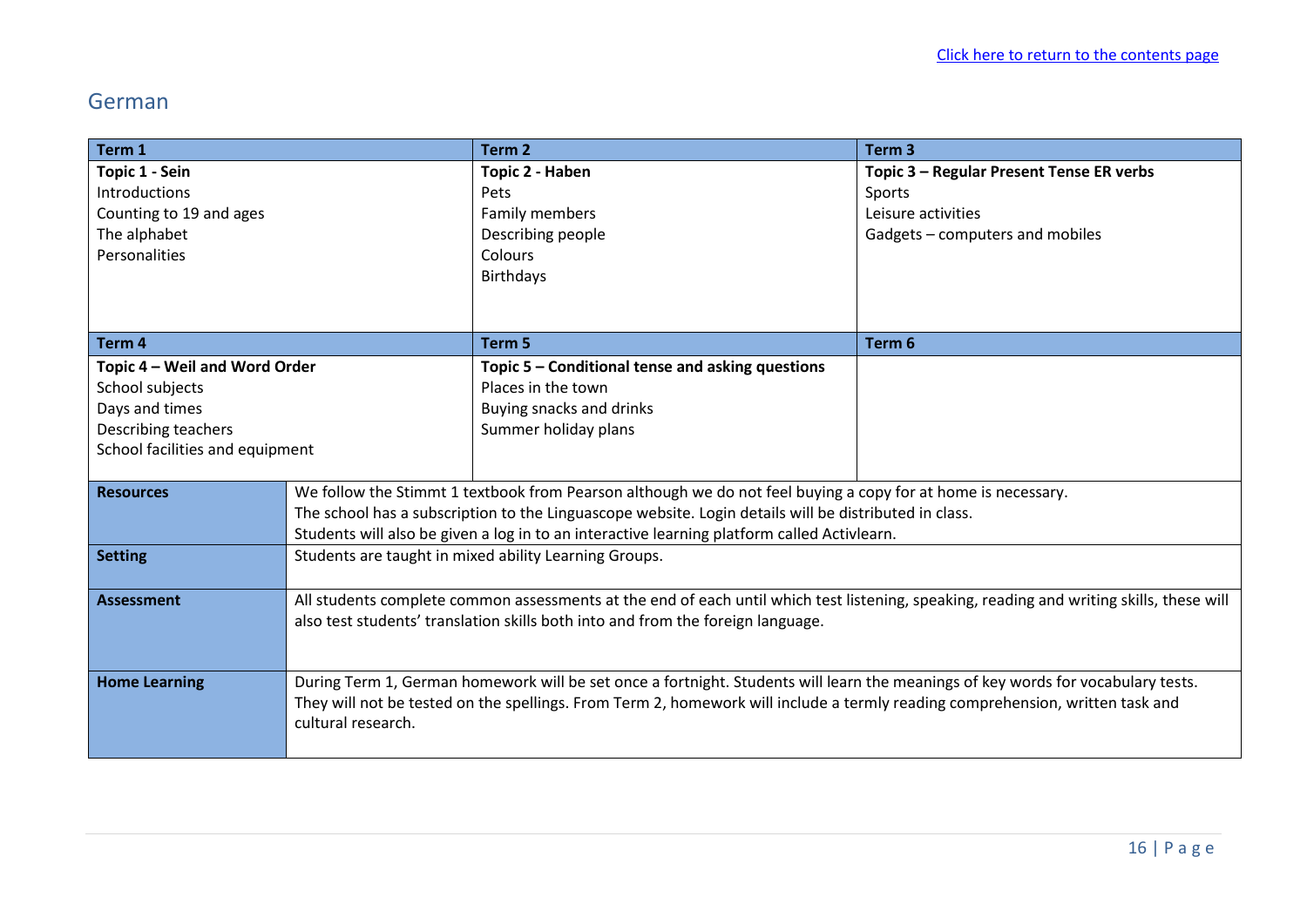# <span id="page-16-0"></span>History

| Term 1                                                                             |                                                                                                                                                                                                                                                                                                                                                                                                               | Term <sub>2</sub>                                                                                                                                                                       | Term <sub>3</sub>                                                                                                                                           |
|------------------------------------------------------------------------------------|---------------------------------------------------------------------------------------------------------------------------------------------------------------------------------------------------------------------------------------------------------------------------------------------------------------------------------------------------------------------------------------------------------------|-----------------------------------------------------------------------------------------------------------------------------------------------------------------------------------------|-------------------------------------------------------------------------------------------------------------------------------------------------------------|
| EQ1: How and why has sanitation in Britain<br>improved over time?                  |                                                                                                                                                                                                                                                                                                                                                                                                               | EQ2: Was English Heritage right to call the<br>Anglo-Saxon period the 'Dark Ages'?<br>EQ3: Did the historian Marc Morris get it right<br>about the significance of the Norman Conquest? | EQ3: Did the historian Marc Morris get it right<br>about the significance of the Norman Conquest?<br>EQ4: How important was religion in the Middle<br>Ages? |
| Term 4                                                                             |                                                                                                                                                                                                                                                                                                                                                                                                               | Term 5                                                                                                                                                                                  | Term 6                                                                                                                                                      |
| EQ5: How and why was the monarchs' authority<br>challenged in the medieval period? |                                                                                                                                                                                                                                                                                                                                                                                                               | EQ6: What were medieval peasants' lives really<br>like?                                                                                                                                 | EQ7: Was England the centre of the medieval<br>world?<br>EQ8: How well do you know the Middle Ages?                                                         |
| <b>Text book</b>                                                                   | We use a wide range of resources. Teaching & learning is not based on a textbook.                                                                                                                                                                                                                                                                                                                             |                                                                                                                                                                                         |                                                                                                                                                             |
| <b>Setting</b>                                                                     | Students are taught in mixed ability Learning Groups.                                                                                                                                                                                                                                                                                                                                                         |                                                                                                                                                                                         |                                                                                                                                                             |
| <b>Assessment</b>                                                                  | At the end of each enquiry, students will produce a piece of work that demonstrates their understanding of the disciplinary skills and<br>substantive knowledge that the enquiry has focused on. Three of the six end tasks will be formally assessed, but all contribute to a building<br>a picture of the progress students are making. Students will also complete regular knowledge tests for each topic. |                                                                                                                                                                                         |                                                                                                                                                             |
| <b>Home Learning</b>                                                               | History homework will be set approximately fortnightly and may include research/fact-file tasks, presentations, written reports or revision<br>for in-class assessments. Students are expected to spend 30 minutes on this homework. Whilst this will not be explicitly marked, it will be<br>used to support your child's progress in lessons                                                                |                                                                                                                                                                                         |                                                                                                                                                             |
| <b>Extension work</b>                                                              | http://www.english-heritage.org.uk/ http://www.nationaltrust.org.uk/ Students are encouraged to extend their interest in the subject<br>through visiting historic sites, reading around the subject, watching and listening to news, current affairs and history related programmes.                                                                                                                          |                                                                                                                                                                                         |                                                                                                                                                             |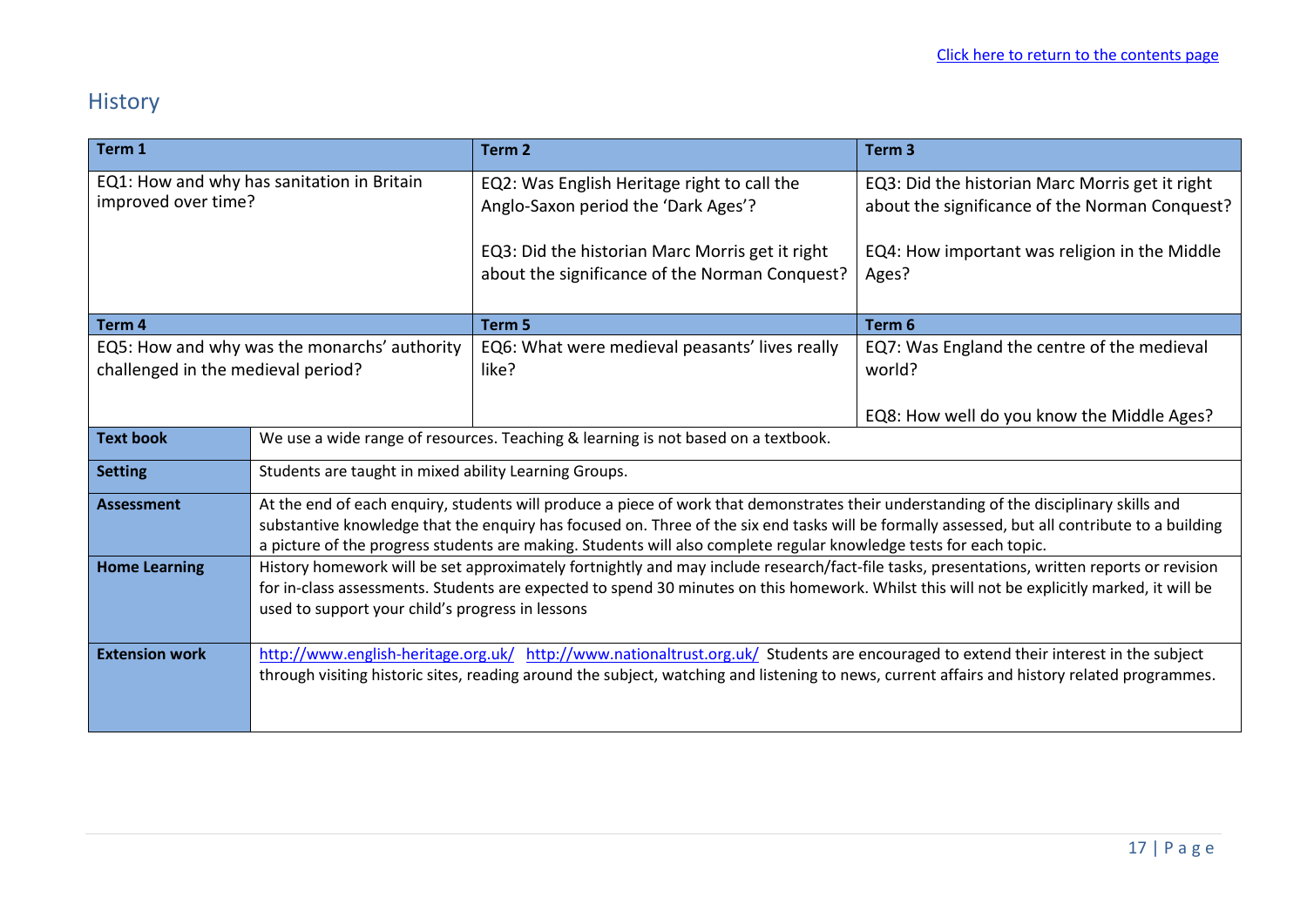#### <span id="page-17-0"></span>Maths

#### **Terms 1-3**

**Algebra** – Sequences, expressions, solving equations, substitution.

**Data Handling** – Averages, recording, interpreting and comparing data in tables and diagrams, drawing charts and graphs, statistics.

**Number** – mental and written calculations to add, subtract, multiply and divide, BIDMAS, rounding and ordering numbers, fractions, decimals and percentages, negative numbers, square numbers, ratio and proportion, problem solving and investigations.

**Shape** – area, perimeter and volume, angles, shape properties, coordinates, maps and bearings, constructing shapes.

#### **Terms 4-6**

**Algebra** – Substitution and derivation, straight line graphs and real life graphs.

**Data Handling** – Statistics, probability, interpreting and drawing charts and graphs.

**Number** – mental and written calculations to add, subtract, multiply and divide, history of maths, multiples factors and primes, powers and roots, using a calculator efficiently, problem solving and investigations.

**Shape** – unit conversion, transformations, plans, elevations and nets, solving geometrical problems.

| <b>Text book</b>          | We refer to the online version of Kerboodle textbooks associated with mymaths by Oxford University Press, which vary according to<br>level of ability being taught.                                                                                                                                                          |
|---------------------------|------------------------------------------------------------------------------------------------------------------------------------------------------------------------------------------------------------------------------------------------------------------------------------------------------------------------------|
| <b>Setting</b>            | Students in year 7 are taught in learning groups of mixed ability with four groups in each half of the year. Setting is introduced in Year 8<br>based on performance in tests and other data from KS2 and year 7, as well as learning behaviours. Setting is fluid and assessed at regular<br>intervals throughout the year. |
| <b>Assessment</b>         | All students complete a baseline assessment in September, an assessment according to their ability during term 2 and 4, and complete<br>an end of year assessment.                                                                                                                                                           |
| <b>Trips and expenses</b> | N/A                                                                                                                                                                                                                                                                                                                          |
| <b>Home Learning</b>      | Maths home learning is approximately 45 minutes per week and may include online tasks via the mymaths and Kerboodle websites,<br>worksheets on current topics or preparation for forthcoming topics, research activities or revision.                                                                                        |
| <b>Extension work</b>     | Mymaths and Kerboodle are good online resources for use throughout KS3                                                                                                                                                                                                                                                       |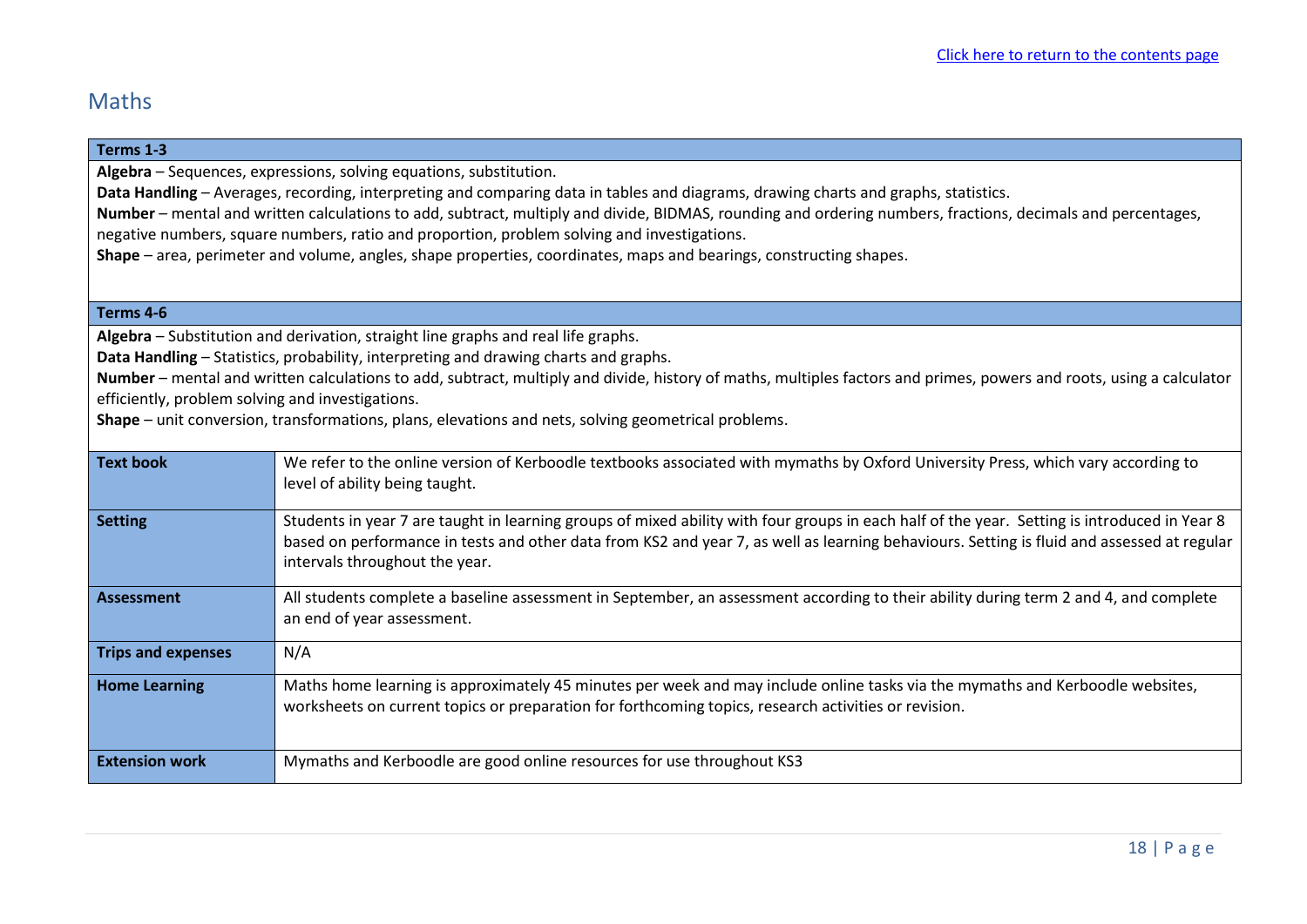### <span id="page-18-0"></span>Music

| Term 1                                                                                                                                                                                                                                                                                                                                   |                                                                                                                                     | Term <sub>2</sub>                                                                                                                                                                                                                                                                                                               | Term <sub>3</sub>                                                                                                                                                                                                                                                                                            |
|------------------------------------------------------------------------------------------------------------------------------------------------------------------------------------------------------------------------------------------------------------------------------------------------------------------------------------------|-------------------------------------------------------------------------------------------------------------------------------------|---------------------------------------------------------------------------------------------------------------------------------------------------------------------------------------------------------------------------------------------------------------------------------------------------------------------------------|--------------------------------------------------------------------------------------------------------------------------------------------------------------------------------------------------------------------------------------------------------------------------------------------------------------|
| Topic 1 - Elements of Music (Listening)<br>Developing listening skills by exploring a<br>$\bullet$<br>range of music for instruments and the<br>voice from different cultures and periods<br>in history<br>Introducing critical listening and analysis<br>by focusing on set works and writing<br>about what a composer has accomplished |                                                                                                                                     | Topic 2 - Elements of Music (Performing)<br>Developing ensemble performance skills through<br>$\bullet$<br>singing/playing together<br>Learning to perform and evaluate a set of songs, both<br>$\bullet$<br>in unison and in harmony, with an opportunity to<br>take part in a performance in the Wiltshire Music<br>Centre    | Topic 3 - Ostinato Composition<br>Developing composing skills through working with<br>$\bullet$<br>a range of instruments<br>Learning to use ostinato patterns and pulse to<br>$\bullet$<br>develop musical ideas in response to a given brief                                                               |
| Term 4                                                                                                                                                                                                                                                                                                                                   |                                                                                                                                     | Term 5                                                                                                                                                                                                                                                                                                                          | Term 6                                                                                                                                                                                                                                                                                                       |
| Topic 4 - What Does Music Look Like?<br>Developing skills in musical theory and<br>notation<br>Learning about the different ways<br>$\bullet$<br>musicians notate their music and<br>experimenting with a range of graphic and<br>traditional notations                                                                                  |                                                                                                                                     | Topic 5 - Introduction to the Keyboard<br>Developing keyboard skills for performance and<br>$\bullet$<br>composition, both as a soloist and in small<br>ensembles<br>Learning to perform and improvise with musical<br>$\bullet$<br>patterns and chords; experimenting with the<br>different capabilities of keyboard and piano | Topic 6 – Part of an Ensemble<br>Starting to learn the basics of playing an<br>$\bullet$<br>instrument<br>Introducing initial performance techniques<br>$\bullet$<br>Developing listening and ensemble skills, with an<br>$\bullet$<br>opportunity to perform in a concert at the end of<br>the unit of work |
| <b>Text book</b>                                                                                                                                                                                                                                                                                                                         | None used.                                                                                                                          |                                                                                                                                                                                                                                                                                                                                 |                                                                                                                                                                                                                                                                                                              |
| <b>Setting</b>                                                                                                                                                                                                                                                                                                                           |                                                                                                                                     | Students will be taught in mixed ability groups.                                                                                                                                                                                                                                                                                |                                                                                                                                                                                                                                                                                                              |
| <b>Assessment</b>                                                                                                                                                                                                                                                                                                                        |                                                                                                                                     | There will be regular class performances and opportunities to test listening skills. All students also complete formal assessments at the                                                                                                                                                                                       |                                                                                                                                                                                                                                                                                                              |
| end of each unit which involve either a live performance/recording of their work, or a written assessment.<br>While there are no set trips, one-off concert visits may occur and students are actively encouraged to go to performances in the WMC.<br><b>Trips and expenses</b>                                                         |                                                                                                                                     |                                                                                                                                                                                                                                                                                                                                 |                                                                                                                                                                                                                                                                                                              |
| <b>Home Learning</b>                                                                                                                                                                                                                                                                                                                     | N/A - EXCEPT there is an optional opportunity to use the instruments and rehearse during 'Part of an Ensemble.'                     |                                                                                                                                                                                                                                                                                                                                 |                                                                                                                                                                                                                                                                                                              |
| <b>Extension work</b>                                                                                                                                                                                                                                                                                                                    | Extra-curricular ensembles; practising; music reading; learning keyboard/piano layout; Grade V Theory; attend a concert in the WMC. |                                                                                                                                                                                                                                                                                                                                 |                                                                                                                                                                                                                                                                                                              |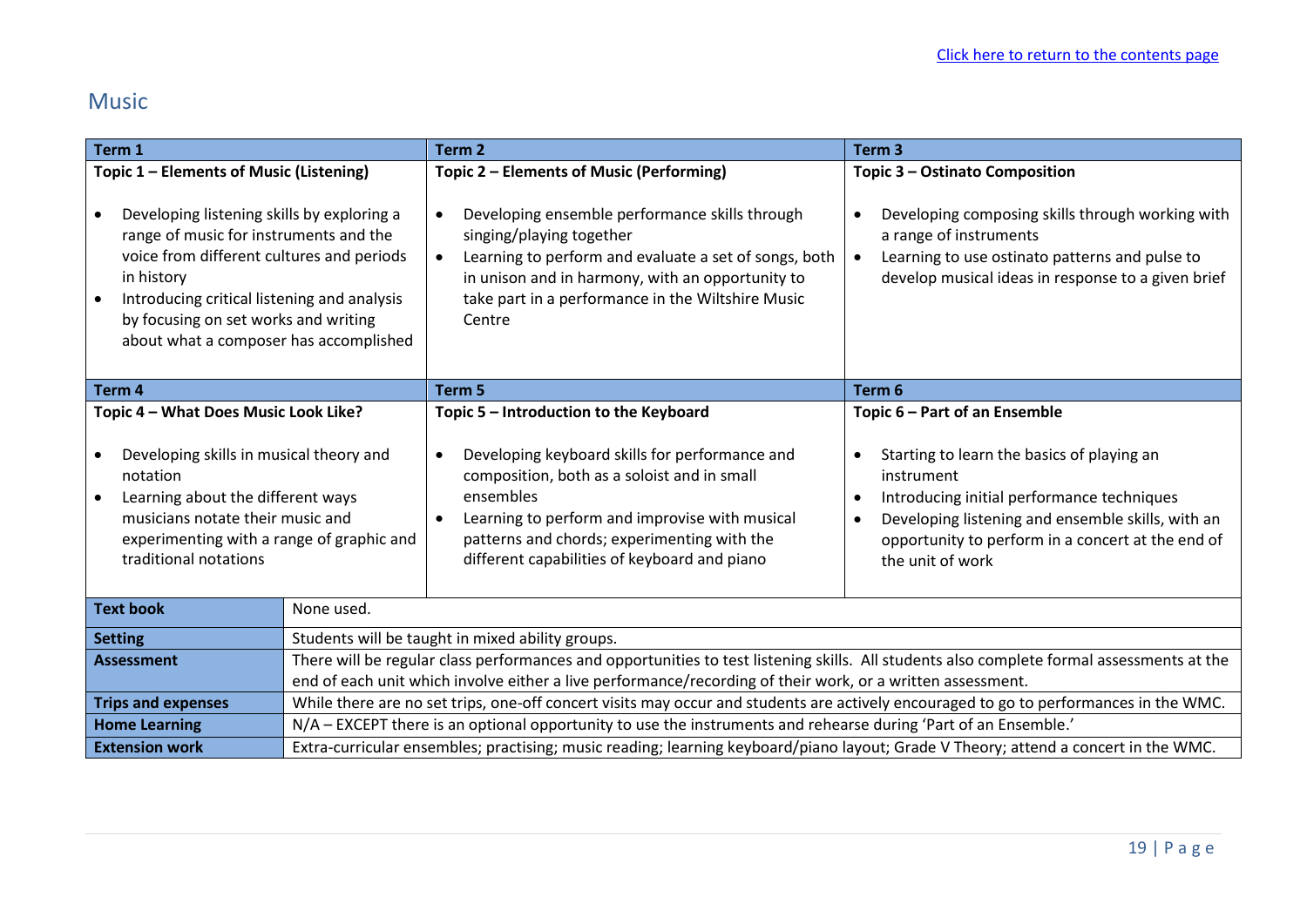# <span id="page-19-0"></span>Physical Education

| Term 1                    |                                                                                                                                        | Term <sub>2</sub>                                                                                                                          | Term <sub>3</sub> |
|---------------------------|----------------------------------------------------------------------------------------------------------------------------------------|--------------------------------------------------------------------------------------------------------------------------------------------|-------------------|
| Netball (Girls)           |                                                                                                                                        | Netball (Girls)                                                                                                                            | Hockey(Girls)     |
| Rugby Union (Boys)        |                                                                                                                                        | <b>Rugby Union (Boys)</b>                                                                                                                  | Football (Boys)   |
| HRE (Fitness)             |                                                                                                                                        | HRE (Fitness)                                                                                                                              | Basketball        |
| Badminton                 |                                                                                                                                        | Badminton                                                                                                                                  | Gymnastics        |
|                           |                                                                                                                                        |                                                                                                                                            |                   |
|                           |                                                                                                                                        |                                                                                                                                            |                   |
| Term <sub>4</sub>         |                                                                                                                                        | Term 5                                                                                                                                     | Term 6            |
| Hockey (Boys)             |                                                                                                                                        | Rounders (Girls)                                                                                                                           | Rounders (Boys)   |
| Football (Girls)          |                                                                                                                                        | Cricket (Boys)                                                                                                                             | Cricket (Girls)   |
| Basketball                |                                                                                                                                        | <b>Athletics</b>                                                                                                                           | <b>Athletics</b>  |
| Gymnastics                |                                                                                                                                        | <b>Tennis</b>                                                                                                                              | <b>Tennis</b>     |
|                           |                                                                                                                                        |                                                                                                                                            |                   |
| Kit                       |                                                                                                                                        | Boys: SLS rugby shirt, SLS polo, SLS blue rugby shorts, SLS white shorts, navy blue tracksuit trousers, predominantly white trainers, gum  |                   |
|                           |                                                                                                                                        | shield, football boots and shin pads. Girls: SLS polo, SLS shorts, navy blue tracksuit trousers, navy blue leggings, predominantly white   |                   |
|                           |                                                                                                                                        | trainers, gum shield, football boots and shin pads. Optional: SLS hoodie, thermal layers                                                   |                   |
|                           | Please refer to updated kit requirements School-Uniform-Requirements-2021-22.pdf (st-laurence.com)                                     |                                                                                                                                            |                   |
| <b>Setting</b>            | Students have two lessons a week, one which is single sex and the other is mixed as a learning group. They are taught on a carousel    |                                                                                                                                            |                   |
|                           | which will cover two sports each term.                                                                                                 |                                                                                                                                            |                   |
|                           |                                                                                                                                        |                                                                                                                                            |                   |
| <b>Assessment</b>         | Pupils are assessed on their performance throughout each term using Key Concept Stage criteria. These criteria are specialised to      |                                                                                                                                            |                   |
|                           | describe what each Key Concept Stage looks like in an individual sport. Teachers assess and record feedback for students within their  |                                                                                                                                            |                   |
|                           | assessment booklets.                                                                                                                   |                                                                                                                                            |                   |
| <b>Trips and expenses</b> | Clubs and fixtures are available for the majority of sports taught in school. Look out for the extra-curricular programme that will be |                                                                                                                                            |                   |
|                           | released in tutors each term. All clubs run by PE staff are FREE and OPEN TO EVERYONE.                                                 |                                                                                                                                            |                   |
| <b>Home Learning</b>      | N/A                                                                                                                                    |                                                                                                                                            |                   |
| <b>Extension work</b>     |                                                                                                                                        | Pupils are encouraged to attend after school clubs to develop their skills and interest in a sport and potentially represent the school in |                   |
|                           | fixtures.                                                                                                                              |                                                                                                                                            |                   |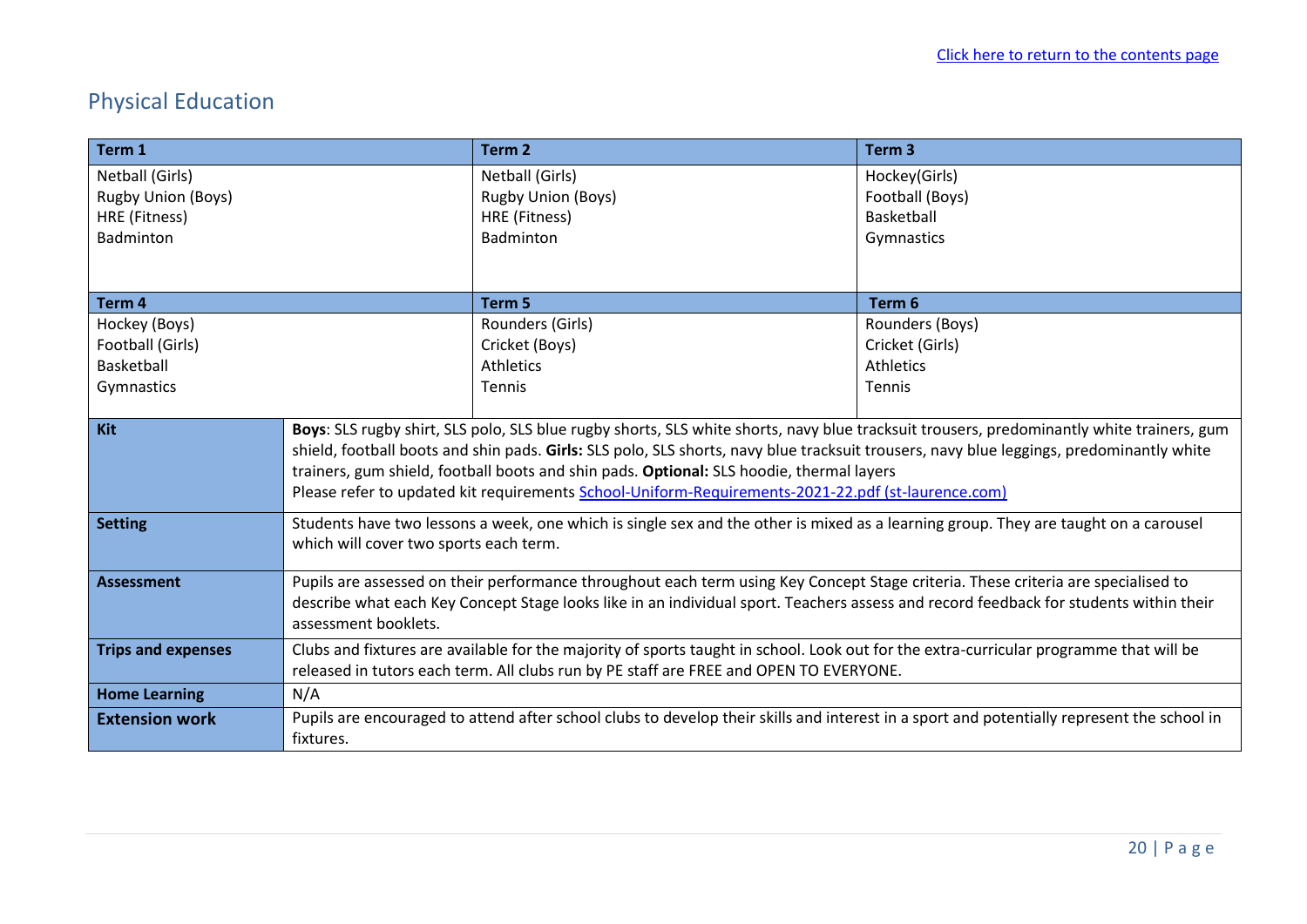<span id="page-20-0"></span>PSHE **-** *Please note that the PSHE curriculum may change during the year to meet the needs of our students. If you would like an up to date version, please email; [chabry@st-laurence.com.](mailto:chabry@st-laurence.com) Miss Charlotte Bryer, Head of PSHE.*

| Term 1                                                                                                                                                                                                                                                                                               |                            | Term <sub>2</sub>                                                                                                                                                                                                                                                                                                                                                                                  | Term <sub>3</sub>                                                                                                                                                                     |
|------------------------------------------------------------------------------------------------------------------------------------------------------------------------------------------------------------------------------------------------------------------------------------------------------|----------------------------|----------------------------------------------------------------------------------------------------------------------------------------------------------------------------------------------------------------------------------------------------------------------------------------------------------------------------------------------------------------------------------------------------|---------------------------------------------------------------------------------------------------------------------------------------------------------------------------------------|
| Introduction to PSHE - What is it and why<br>is it important?<br>Transition to KS3/Secondary school<br>$\bullet$<br>Friendships<br>Mental Health - resilience<br>Develop your identity speech - Who are<br>you?                                                                                      |                            | Personal safety<br>$\bullet$<br>E-safety - Online grooming<br>Bullying - school policy link - what is<br>bullying? Bullying scenarios<br>Develop learning skills - Organisation,<br>Creativity<br>Developing learning skills/Appropriate<br>behaviours                                                                                                                                             | Careers - Career pilot, student launch pad<br>$\bullet$<br>booklet.<br>First Aid - Recovery, CPR, Bleeding<br>$\bullet$                                                               |
| Term 4                                                                                                                                                                                                                                                                                               |                            | Term 5                                                                                                                                                                                                                                                                                                                                                                                             | Term 6                                                                                                                                                                                |
| Drugs - legal and illegal, alcohol,<br>$\bullet$<br>behaviours/grooming drugs, smoking and<br>vaping.<br>British values - what are they and why<br>are they important to have? Being British<br>Diversity - what is it?<br>Discrimination - where does this<br>happen? What are the different types? |                            | Positive relationships<br>$\bullet$<br>My identity - attraction/orientation, key<br>terminology<br>Introducing consent - scenarios,<br>inappropriate and unwanted contact<br>FGM - physical and emotional, support<br>$\bullet$<br>Something's not right - abuse disclosures -<br>basic info on abuse<br>Friendship within romance<br>Families - types - role of the parent, stable<br>family life | Puberty<br>$\bullet$<br>Periods, wet dreams, erections<br>Healthy lifestyles - Diet, dental health &<br>$\bullet$<br>hygiene<br>Mental Health - emotions, mindfulness,<br>signposting |
| <b>Text book</b>                                                                                                                                                                                                                                                                                     | N/A                        |                                                                                                                                                                                                                                                                                                                                                                                                    |                                                                                                                                                                                       |
| <b>Setting</b>                                                                                                                                                                                                                                                                                       | Taught in learning groups. |                                                                                                                                                                                                                                                                                                                                                                                                    |                                                                                                                                                                                       |
| <b>Assessment</b>                                                                                                                                                                                                                                                                                    |                            | Through verbal contributions and progress review sheets.                                                                                                                                                                                                                                                                                                                                           |                                                                                                                                                                                       |
| One piece per term<br><b>Home Learning</b>                                                                                                                                                                                                                                                           |                            |                                                                                                                                                                                                                                                                                                                                                                                                    |                                                                                                                                                                                       |
| <b>Extension work</b><br>As part of differentiated work in class.                                                                                                                                                                                                                                    |                            |                                                                                                                                                                                                                                                                                                                                                                                                    |                                                                                                                                                                                       |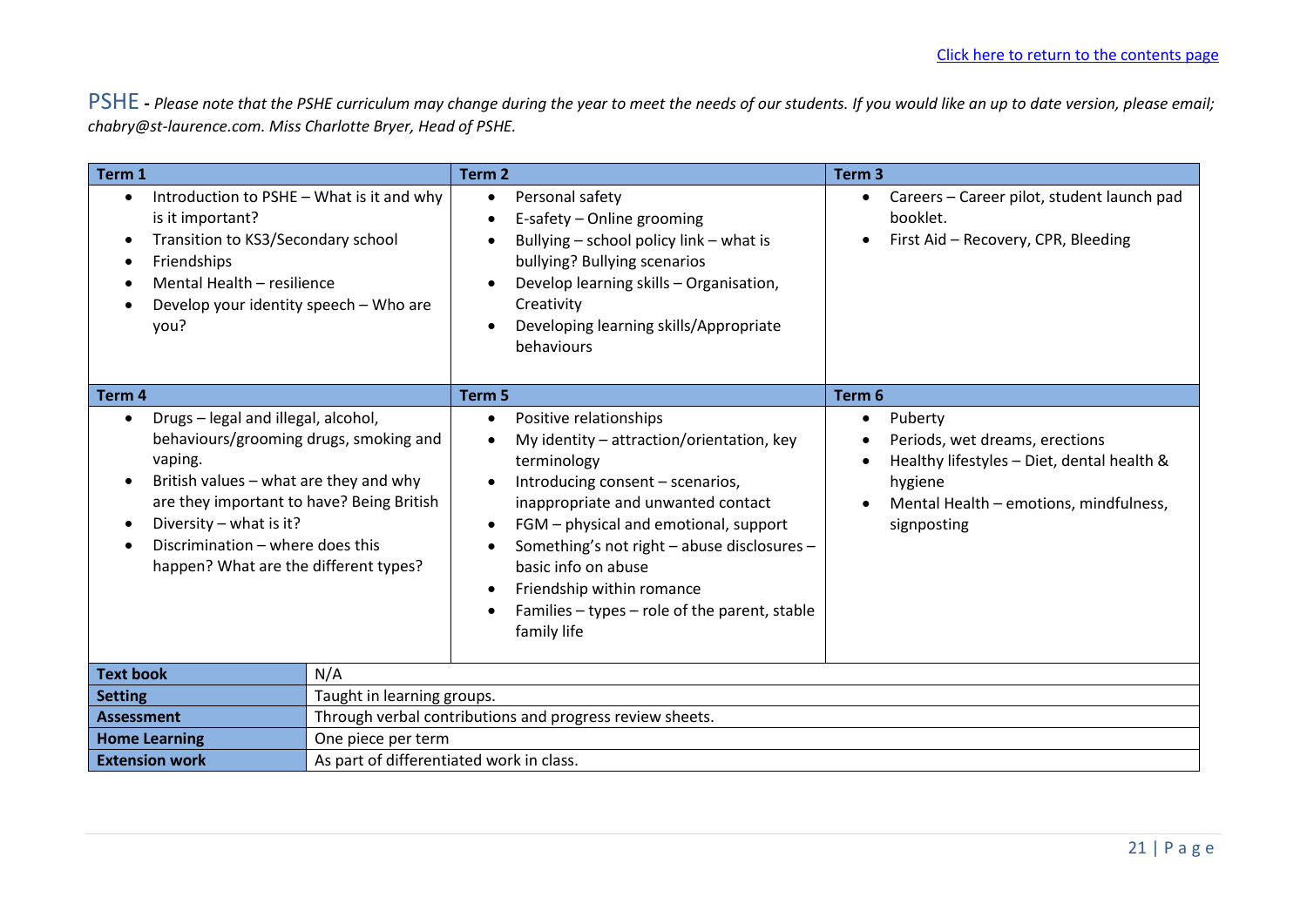### <span id="page-21-0"></span>RE

| Term 1                                                                                                                                                                                                                                                                                                                                                                |                                                              | Term <sub>2</sub>                                                                                                                                                                                                                                                                                                                                                                                | Term <sub>3</sub>                                                                                                                                                                                                                                                                                                                                             |
|-----------------------------------------------------------------------------------------------------------------------------------------------------------------------------------------------------------------------------------------------------------------------------------------------------------------------------------------------------------------------|--------------------------------------------------------------|--------------------------------------------------------------------------------------------------------------------------------------------------------------------------------------------------------------------------------------------------------------------------------------------------------------------------------------------------------------------------------------------------|---------------------------------------------------------------------------------------------------------------------------------------------------------------------------------------------------------------------------------------------------------------------------------------------------------------------------------------------------------------|
| <b>Authority</b><br>Students will study a wide range of world - views<br>in order to master the knowledge and<br>understanding needed engage with the following<br>topics:<br>Human and divine authority<br>$\bullet$<br>Ultimate authority<br>Monotheism and the characteristics of a<br>monotheistic God<br>Authority of Jesus<br>$\bullet$<br>Trinity<br>$\bullet$ |                                                              | <b>Authority</b><br>Students will study a wide range of world - views in order to<br>master the knowledge and understanding needed engage<br>with the following topics:<br>Arguments for and against miracles<br>Jewish concepts of divine authority<br>The authority of religious texts and the written word<br>Literal and non-literal interpretations<br>Islamic concepts of divine authority | Would the world be better with or without<br><b>Religion?</b><br>Students will study a wide range of world - views<br>in order to master the knowledge and<br>understanding needed to answer the following<br>questions:<br>What does it mean to be religious, have a<br>worldview and what is an ideology?<br>What are the conditions for a better<br>world? |
| Term 4                                                                                                                                                                                                                                                                                                                                                                |                                                              | Term <sub>5</sub>                                                                                                                                                                                                                                                                                                                                                                                | Term 6                                                                                                                                                                                                                                                                                                                                                        |
| Would the world be better with or without<br><b>Religion?</b><br>Students will study a wide range of world - views<br>in order to master the knowledge and<br>understanding needed to answer the following<br>questions:<br>What are the different roles performed in society<br>by:<br>Places of worship<br>Education<br>Family<br>Media<br>$\bullet$                |                                                              | What does it mean to have a good life?<br>Students will study a wide range of world - views in order to<br>master the knowledge and understanding needed to answer<br>the following questions:<br>Who are good role models in society?<br>Does religion contribute to a good life?<br>Is it easy to live a Good life?                                                                            | What does it mean to have a good life?<br>Students will study a wide range of world - views<br>in order to master the knowledge and<br>understanding needed to answer the following<br>questions:<br>What makes a life valuable?<br>What does a life well lived look like?<br>What are the characteristics of a good<br>person?                               |
| <b>Resources</b>                                                                                                                                                                                                                                                                                                                                                      |                                                              | While we may use certain pages for various topics, we do not use one text book at KS3 RE.                                                                                                                                                                                                                                                                                                        |                                                                                                                                                                                                                                                                                                                                                               |
| <b>Setting</b>                                                                                                                                                                                                                                                                                                                                                        | None - students are taught in mixed ability Learning Groups. |                                                                                                                                                                                                                                                                                                                                                                                                  |                                                                                                                                                                                                                                                                                                                                                               |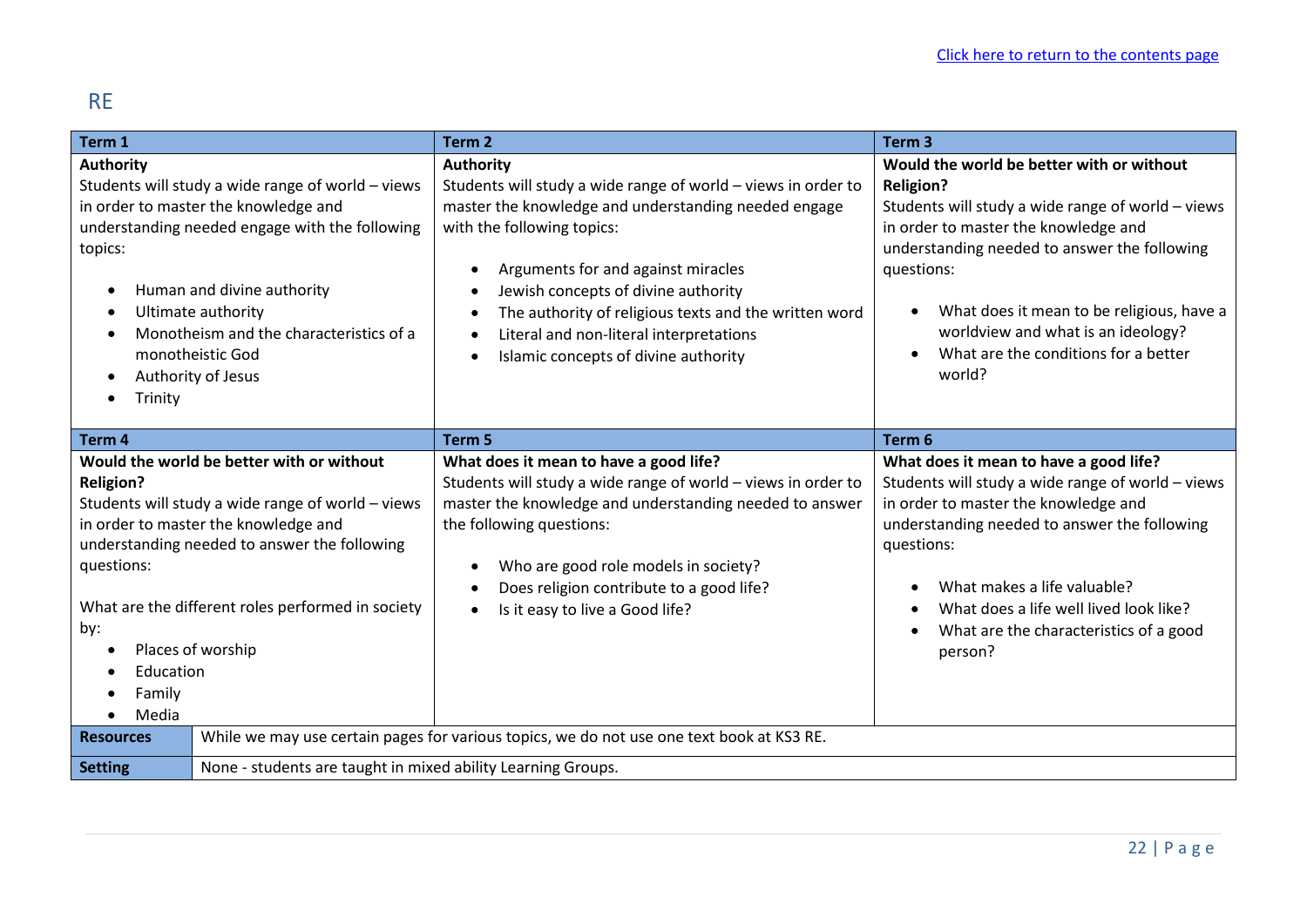| Assessment                 | All students complete common assessments towards the middle and at the end of topic. These assessment strands are based on different skills, one<br>will be a explanatory essay, whilst the other essay will be an adjudicatory essay where students are marked on their ability to construct a well-<br>supported argument |
|----------------------------|-----------------------------------------------------------------------------------------------------------------------------------------------------------------------------------------------------------------------------------------------------------------------------------------------------------------------------|
| <b>Home</b><br>Learning    | Home learning will include tasks such as revision, research, or applying ideas to case studies. These tasks are support through the student drive,<br>where there are many resources to help with home learning                                                                                                             |
| <b>Extension</b><br>l work | The library and the student drive will have many resources that can allow a student to deepen their understanding of the topic.                                                                                                                                                                                             |